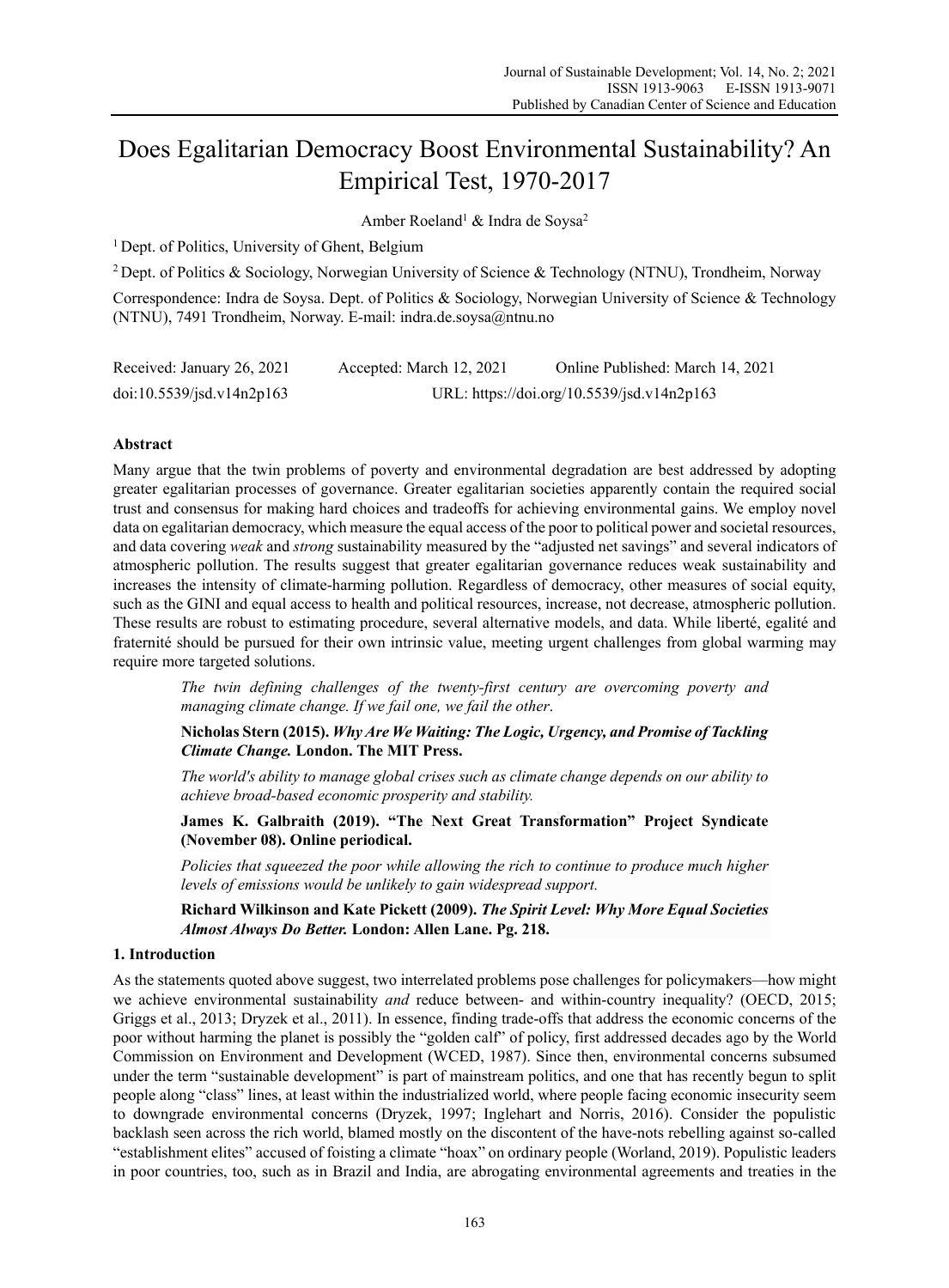name of economic growth, despite the fact that countries across the world have signed up to the United Nations´ 17 sustainable development goals (Harvey, 2019). With rising income inequality within the rich world, the left blames corporate capitalism for "environmental injustice," where poverty, inequality and environmental harm are seen as a single conundrum (Stiglitz, 2019b). By intimation, the environmental crisis is blamed on the rich and powerful who pollute at the expense of the powerless (Bell, 2014; Wilkinson and Pickett, 2009). Thus, one strong prescription for environmental sustainability is greater egalitarianism, where political leaders govern with the broad collectivity in mind, thereby gaining legitimacy for the consensus required for achieving environmental policy goals. We address this question empirically by using novel data on egalitarian governance and several measures of "weak" and "strong" sustainability measured as adjusted net savings and the intensity of atmospheric pollution.

We use novel governance data for roughly 170 countries covering the years 1970-2017 capturing greater egalitarian democracy from the Varieties of Democracy (VDEM) project. Our sustainability measures capture notions of "weak" sustainability, as measured by the World Bank´s adjusted net savings (ANS) as a share of Gross National Income (GNI) and CO<sub>2</sub> damage measured as CO<sub>2</sub> emissions per GDP produced, as well as "strong" sustainability measured as climate-harming emissions, namely, Carbon Dioxide (CO2) emissions per capita and total greenhouse gas emissions (GHGs) per capita. The results are easily summarized. Egalitarian democracy reduces both weak and strong sustainability. The results suggest that democracies that govern with greater inclusivity in terms of access to political rights and liberties and where there is equality of power resources between the poor and the rich reduce, not increase, environmental sustainability. It seems that trying to achieve broad-based support for climate policies by offering people more consumption opportunity is a policy conundrum that does not ease with greater egalitarian political and economic processes. Increasing wealth increases weak sustainability, but both greater democracy and wealth per capita increase the intensity of greenhouse gas pollution. Inequality, measured by the GINI and inequality of access to health, associate with better environmental outcomes, not worse ones. The results simply do not support the view that pro-poor governance also produce environmental gains. The results are robust to several estimating strategies, alternative models, data, and sample sizes.

# **2. Theory**

Questions of equity, particularly intergenerational equity, and the question of fair distribution of the burdens of the transition to a low carbon future is at the heart of stalled environmental agreements (Stern, 2015). For reaching the Intergovernmental Panel on Climate Change´s (IPCC) target of achieving no more than a 2°C increase in temperature by century's end, there have to be drastic cuts in  $CO<sub>2</sub>$  emissions across the globe. The experts suggest that average global greenhouse gases (GHGs) be limited to 2 metric tons per person per annum by 2050 essentially an 80% reduction from 1990 levels (Stern 2015). According to the United Nations Environment Program (UNEP), "total GHG emissions, including from land-use change, reached a record high of 55.3 GtCO2e in 2018. There is no sign of GHG emissions peaking in the next few years; every year of postponed peaking means that deeper and faster cuts will be required. By 2030, emissions would need to be 25 per cent and 55 per cent lower than in 2018 to put the world on the least-cost pathway to limiting global warming to below 2°C and 1.5°C respectively" (UNEP, 2019). With the poor countries now rapidly increasing their share of global emissions, reducing poverty without increasing per capita output of GHGs requires a rapid transition to low carbon solutions to avoid environmental disaster. Can egalitarian government increase the chance of such a transition?

Currently, there is little to be optimistic about a green transition given the political climate of hostility towards climate change mitigating policies across the world. The question of potential solutions to these crises have spawned several distinct discourses (Dryzek, 1997). These discourses might be considered the "software" that generates the "institutional hardware" for engaging people and addressing the problems. The discourses are also political anchors for policymakers to bargain over policy and design politically-feasible solutions. Indeed, such discourses might also be thought of as "ideas" around which people might find consensus within and across states, so as to achieve the best, most consensual bargains for designing effective environmental regimes (Conca and Dabelko, 1998). The problems that environmental questions pose for policy are described by some as "diabolical" because of the very complex, all-encompassing and rapidly moving change with which policymakers have failed to keep pace (Steffen, 2011). Moreover, the cross-cutting issues that embroil man and nature, economy and society, citizens and states, present and future generation, diverging interests between states, not to mention problems of cognition and complexity, pose enormous challenges for governance (Jamieson, 2011). There are clearly no easy solutions, particularly when one considers questions of environmental justice based on who has benefited from creating environmental harm and who now pays the costs of the consequences, while at the same time reducing, or even reversing, environmental harm.

The governance of a country (state) takes many forms, usually shaped by the formal and informal institutions, or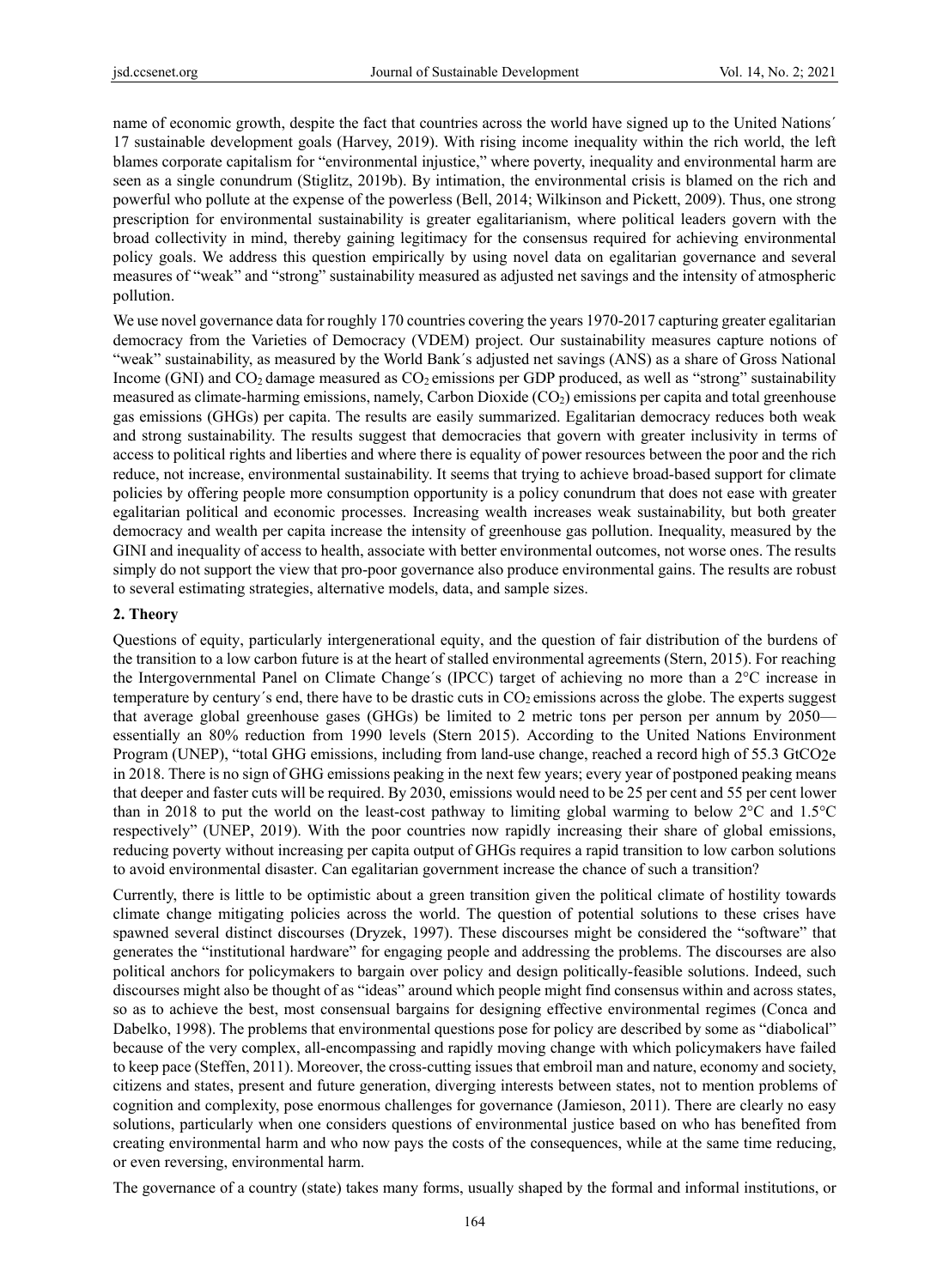"rules of the game" that shape human interaction (Acemoglu and Robinson, 2012; Ostrom, 2005; North et al., 2013). According to Acemoglu and Robinson (2012), inclusive institutions, especially those determined by centralized state power, lead to inclusive economic institutions, which form the rules that determine productivityenhancing technological change, which in turn, determines how states succeed economically. When people are unhindered from making investments and reaping the benefits of their labor, then economies progress (grow) because capricious elites are not in a position to block you. Contrarily, extractive institutions allow elites to seek rents by establishing monopolies, blocking technological change, and maintaining the status quo without making the necessary reforms that would allow a society to move out of the vicious cycle of elite extraction, which keeps economic progress constrained. In the simplest formulation, the issue of governance and development might not be simply a question of whether democracy is preferable to dictatorship but the balance of inclusive/extractive institutional rules that minimize rent-seeking.

The politics of the earth has spawned a discourse suggesting that democracy is better than autocracy (dictatorship) for achieving greater sustainable growth and a cleaner environment (Dryzek, 1997). An open democratic society would allow people to demand a more climate friendly, sustainable policy path. Many argue that elections and other instruments available to a democratic public will control capricious elites, who will otherwise abuse nature by plundering for profit. New parties devoted to "green politics" and climate-friendly civil society groups will arise to lobby governments. Such groups will also directly lobby and influence powerful economic forces, such as corporations, unions, and consumers in climate-friendly ways (Jordan et al., 2003). Many observers argue that inclusive policymaking might gain more legitimacy and thereby be more effective (Niemeyer, 2013). A polity can be called inclusive when all the individuals that are affected by the decision have the opportunity to deliberate and provide input to the decision-making process. The more inclusive a democracy is, the better environmental outcomes it produces. It is argued that climate change normally is easily crowded out by the prevailing character of the political debate, but that deliberation may make complex issues less confusing and solutions more tangible. The act of deliberation itself activates a commitment to environmental thinking, perhaps even sympathy for future generations and willingness to compromise on current solutions for achieving shared environmental goals.

Others argue that democratic publics are often wrong and produce irrational outcomes because of problems of aggregating preferences and because of rational ignorance among the mass of voters about complex problem (Schumpeter, 1943; Achen and Bartels, 2017; Caplan, 2008). Many studies show how voters choose self-defeating policies when voting prospectively, even on relatively simple policies chosen in direct popular votes, and how the mass of voters generally cannot discern bad policy retrospectively, often using simple rule-of-thumb grounds for choosing political candidates (Achen and Bartels, 2017). Contrary to the folk theory of democracy, democratic publics may demand broad-based economic development over environmental factors, demand higher consumption regardless of pollution, and generally fail to act on preventing environmental degradation, particularly if one's actions are likely to be detrimental to others, such as future generations or strangers. Democratic leaders, particularly in the developing world, intent on political survival, are likely to promise greater access to consumption, higher growth, more public goods in the form of infrastructure—roads, urbanization, agricultural extension, hydroelectric dams, and access to mining etc. Given the fact that the environment is a "commons", each individual person´s incentive to contribute to mitigating the harm relative to the payoff obtained from free-riding on others, make environmental policymaking deeply vulnerable to the "tragedy of the commons" (Hardin, 1993).

The experience with "new environmental policy initiatives," which incentivize corporations and private civil society organizations to act voluntarily have had very mixed effects, with many of these initiatives occurring outside of truly democratic arenas. Even global civil society initiatives often work as mechanisms of "green washing" rather than delivering better environmental performance, often even harming poor people on the ground (Peluso, 2003). Thus, the ways in which more inclusive governance might affect climate-friendly policy, or even sustainable development, is highly mixed and indeterminate (Ward, 2008; Midlarsky, 2001).

The empirical evidence for a simple regime type effect on desirable environmental governance is mixed, as is the question of what type of regime, or what types of democratic institutional rules make countries either leaders or laggards on climate-friendly economic policies, is theoretically and empirically indeterminate (Christoff and Eckersley, 2011; de Soysa et al., 2009; Li and Reuveny, 2006; Congleton, 2002). The recent performance of the industrialized democracies on failing to keep their commitments on greenhouse gas emissions, as well as the populistic attacks on climate change treaties and policies, exemplified most recently by the United States and Brazil, stand in stark contrast with China´s willingness to lead on cutting fossil fuel use and adopting more climate friendly politics (Schreurs, 2011). As some suggest, perhaps there are "eco-dictatorships" that follow climatefriendly policies out of necessity or due to happenstance (Wurster, 2013).

We suggest that rather than examining the ideal types of political governance, the issue might be better addressed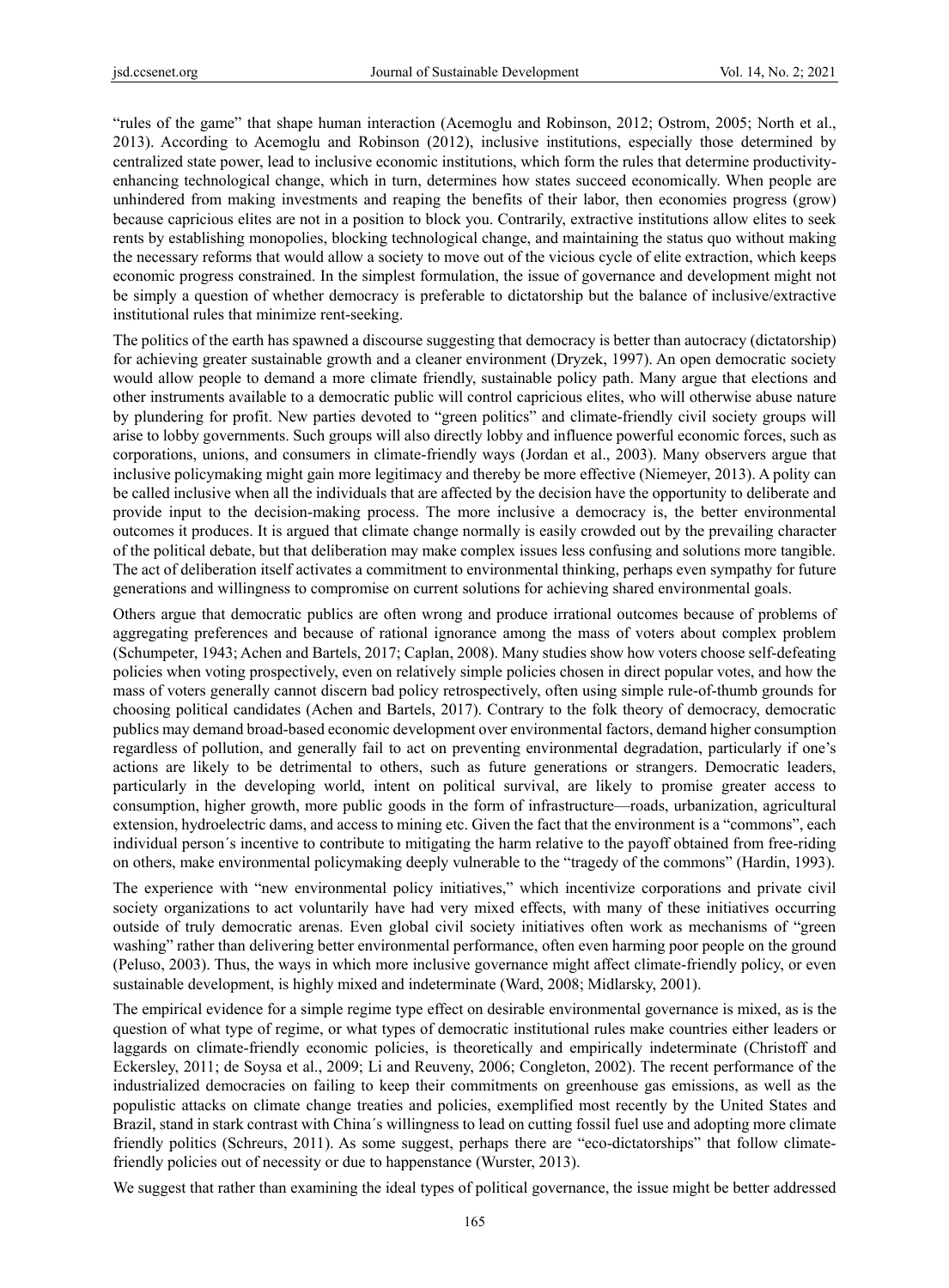from the point of view of the economic outcomes and societal determinants associated with one or another style of political governance. As Christoff and Eckersley (2011) have suggested, among the industrialized democracies, at least, the more consensual form of democracy may matter more than the more liberal form of democracy. Yet, as they note themselves, the United Kingdom has done even better than Germany on climate-friendly policies and sustainability. Nor is it clear that democracies with stronger, more active labor unions are better at climate-friendly policies, given that unions have a strong incentive to protect polluting industry, such as coal and oil, resisting lesspolluting, labor-saving technological change (Bernauer and Kouby, 2009). Large corporation, particularly those dominating the hydrocarbon and mining industries, also lobby governments in ways that allow them to escape tight regulation, with much left up to voluntary compliance rules that are mostly side-stepped (Wenar, 2016; Collier, 2018). Thus, all democracies are likely to be victim of rent-seeking to varying degrees, with the poor world, where institutions are weak and corruption greater, most likely to suffer unsustainable paths of economic growth and development (Collier, 2010; Dietz et al., 2007; Achen and Bartels, 2017).

Recently, many have begun to look deeper into the political-economy bases of neo-liberal economic democracy, treating the so-called failures of capitalism and the discontent directed at it as arising from antipathy towards rising inequality across the world (Milanovic, 2016; Stiglitz, 2019a; Galbraith, 2019). Stiglitz (2019a), like Galbraith (2019) quoted above, suggest that resistance to climate change mitigation arises from "unfair" economic development, the so called "backlash" against globalization and elite-led democracy. These scholars argue, much like the debate about democracy and sustainability, that neo-liberal capitalism is susceptible to being captured by special interests. According to Stiglitz (2019a: online),

If the 2008 financial crisis failed to make us realize that unfettered markets don't work, the climate crisis certainly should: neoliberalism will literally bring an end to our civilization. But it is also clear that demagogues who would have us turn our back on science and tolerance will only make matters worse.

Indeed, there is much to the idea that a broad-based democracy, where ordinary people have an equal chance of influencing the system, and where people think that government works for most people fairly, and where they distribute resources through public goods more evenly, then sustainable economic policies are likelier. Apparently, the "Donald Trumps" and "Jair Bolsanaros" are created by discontent with political elites who fail to deliver. (Note 1) As two bold advocates for more equal societies cited at the outset suggest, equal societies will be more consensual when it comes to pursuing common goals, whereas "squeezing the poor" leads to disarray (Wilkinson and Pickett, 2009). In other words, more egalitarian policies and outcomes are likely to build broad-based social consensus around the public good of mitigating climate change and reducing environmental damage (Farzin and Bond, 2006). Such pro-poor governance, whether by democracies or autocrats, is also thought to be relevant for developing country (LDC) growth and sustainability, leading to both economic development and better environmental outcomes (Dollar and Collier, 2001).

Just as in the democracy and environment question, there is rather mixed evidence on the question of income inequality and environmental quality (Scruggs, 1998; Bernauer and Kouby, 2009; Clement and Meunie, 2010). Scruggs (1998) suggests that it is impossible to make generalizations about the effect of income distribution on environmental degradation without knowing more about preferences. Scruggs shows that equality may or may not be necessary to minimize degradation. It might even be the case that more inequality may result in lower degradation, simply because the poor will have less access to consumption opportunities. The reasons for this are twofold, first of all, preferences for environmental degradation are likely to cut across traditional income and power groups, where the rich may demand better environmental policies regardless of the living conditions of the mass of poor. Second, choices about environmental degradation are made at many levels of society, with a variety of actors operating under a variety of institutional conditions (Scruggs 1998: 259-275). Moreover, inequality across classes might not have the same effects on politics and economics as inequality across groups, such as gender, ethnicity, race, and religion (Stewart et al., 2005). Typically, such measures as the GINI coefficient are fairly poor at capturing other dimensions of exclusion, such as outcomes measured by health and educational levels etc., or as some critics suggest is "an 'inequality debate' that fixates on the finances alone" (Deaton and Case, 2020). Thus, we focus on a broader measure of egalitarian governance by examining a measure of "egalitarian democracy" on weak and strong sustainability using the novel Varieties of Democracy data project´s measure defined as,

egalitarian democracy as a regime that provides de facto protection of rights and freedoms equally across the population, distributes resources in a way that enables meaningful political participation for all citizens and fosters an environment in which all individuals and social groups can influence political and governing processes (Sigman and Lindberg, 2019). (Note 2)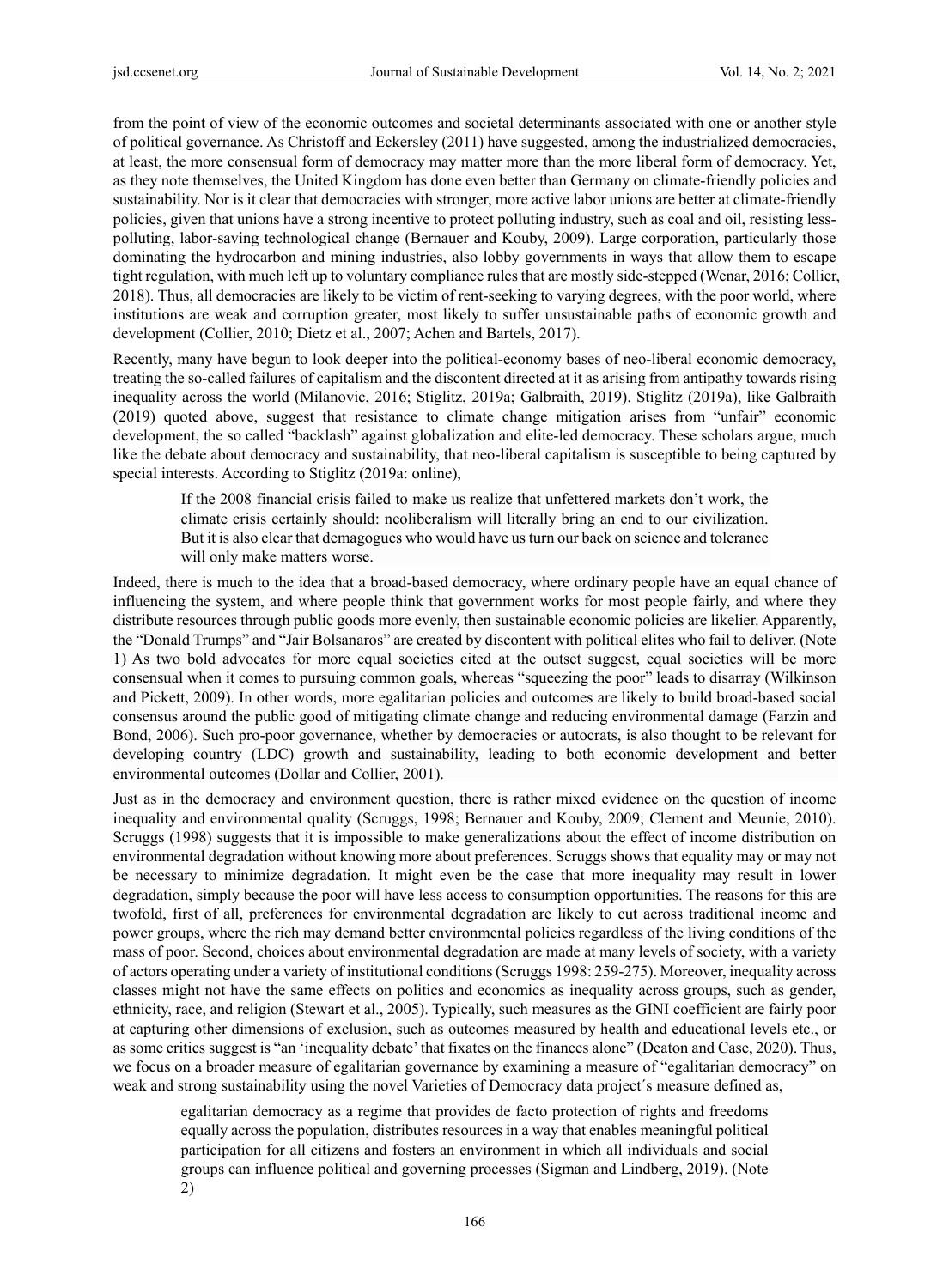We also use traditional measures of inequality, net of the level of democracy, for comparison with previous studies. Considering the discussions above on the indeterminacy of democracy and the environment as well as inequality and the environment, we test the following hypothesis:

# H1: S**tronger egalitarian governance increases sustainability and reduces climate-degradation**

#### Measuring sustainability

The question of sustainable development and environmental security are complex and multifaceted (Atkinson et al., 2007; Pearce and Atkinson, 1993). Like most, we follow the definition of the Brundtland Report (WCED 1987: 43) which defines sustainability as "development that meets the needs of the present without compromising the ability of future generations to meet their own needs" and subsequent attempts at trying to measure sustainability objectively (Hamilton, 2000; Atkinson et al., 1999). Sustainable development represents a process of improvement of the human and environmental condition, or a process by which all forms of "capital"—human, physical, and natural—are non-declining. Sustainable development essentially means balancing the tradeoffs that would ensure current and future "wellbeing" with the least possible harm to the planet and its resources, or when possible even producing environmental improvement. For many, the concept provides a framework for considering economic efficiency, not just by how much is produced but also by subtracting the harm to natural capital, both in terms of resource loss and the pollution of the atmosphere (Lafferty and Meadowcroft, 1996). As Stern (2015) has shown convincingly, there are many options for reducing global warming by adopting a host of mitigating policy paths. As he (2015: 80) writes:

The transition to low-carbon, more resource-efficient growth can also be one of greater inclusiveness and stronger communities, for example by fostering local access to basic needs, such as water and energy. It can deliver opportunities for growth creation in rural and forested areas, by monetizing opportunities for reducing emissions from deforestation or to preserve biodiversity…the potential from these low-carbon paths is immense.

The core debates about sustainable development is therefore about the balance between current consumption and production in relation to the future. This balance might be struck along the two dimensions of "weak" versus "strong" sustainability. Weak sustainability does not give a special place to the environment, but it is the overall portfolio of wealth bequeathed to future generations that matter. In other words, future generations can have some balance of forests and universities that increase their wellbeing. Strong sustainability, on the other hand, puts the environment at the center, where environmental harm produced is what counts and not the efficiency with which wealth is produced (Atkinson et al., 2007). In the above example, building universities would be considered an environmental harm regardless of the value of universities to society. At a minimum, rather than rely purely on GDP as a measure of wellbeing, or even physical capital savings as a measure of future wellbeing, green accounting allows us to measure the performance of countries over time in terms of the balance between environmentallyefficient production and environmental profligacy. We, thus, use the World Bank´s "Adjusted Net Savings" as our primary measure of weak sustainability, following many others (de Soysa and Neumayer, 2005; Hess, 2010; Qasim and Grimes, 2018). We believe, like others, that climate policies that do not benefit society, particularly the poorer segments, are morally indefensible and perhaps also counterproductive due to political backlash (Stern, 2015). We examine the details of the measurement of these data in detail below.

#### **3. Data & Method**

Our primary measure of sustainability is Adjusted Net Savings as a share of GNI taken from the World Bank´s *World Development Indicators* online database. (Note 3) According to the World Bank,

ANS is equal to the net national savings plus education expenditure, minus energy depletion, mineral depletion, net forest depletion, and carbon dioxide and particulate emissions damage … ANS measures gross national savings, adjusted for gains (spending on education) and losses (consumption of fixed capital, depletion of subsoil assets and forests, pollution damages). When ANS is negative, it may indicate that wealth is being run down; when ANS is positive, it may indicate that wealth is growing (World Bank, 2020).

Thus,

 $ANS = \text{savings} + \text{eduction} \& \text{health spending} - \text{energy depletion} - \text{mineral depletion} - \text{forest}$  $depletion - CO<sub>2</sub> damage - particulate emissions damage / GDP$ 

Where savings = GDP – consumption (public  $\&$  private) – govt. debt + exports (assuming an open economy).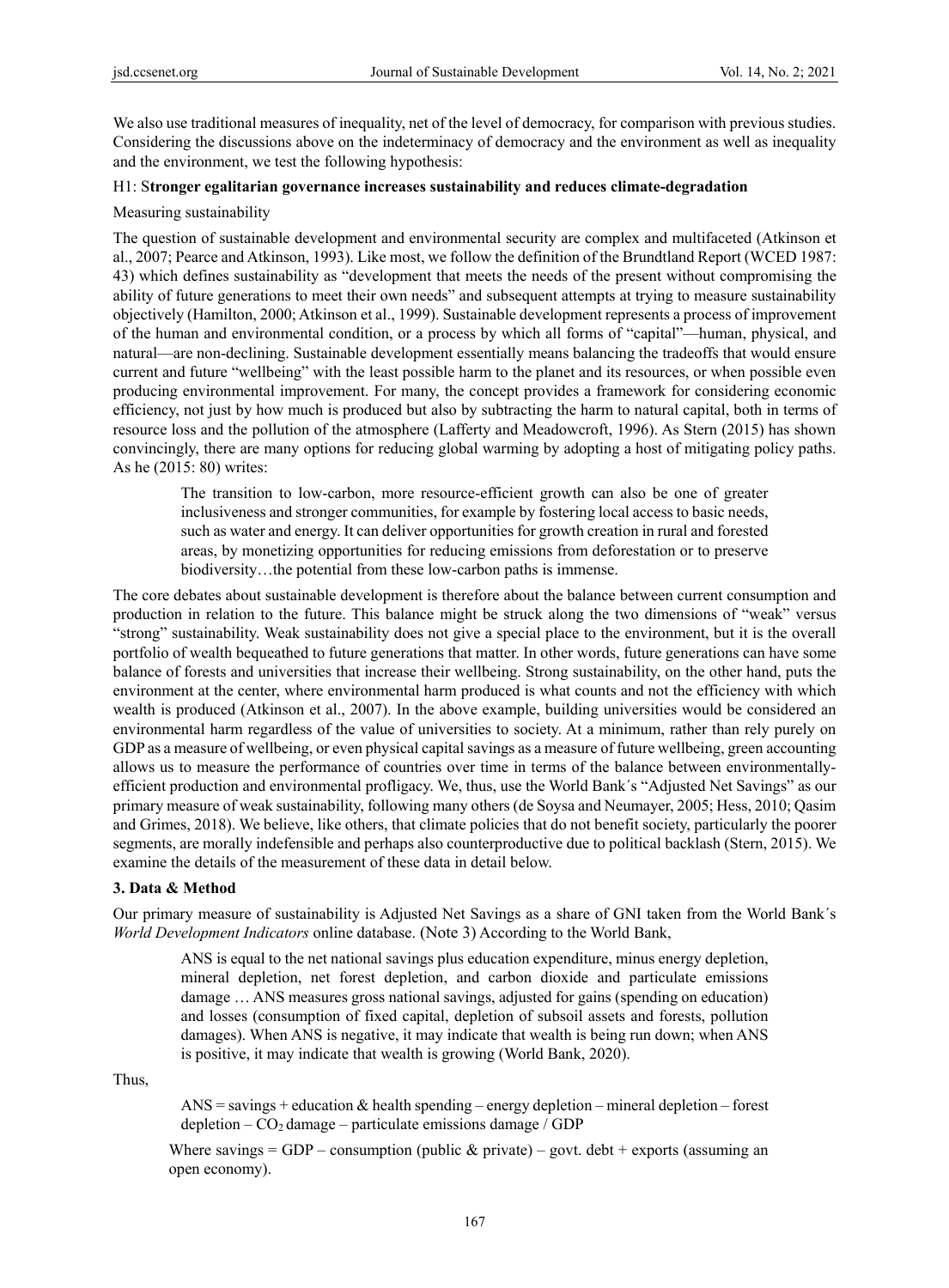Since a society´s savings essentially embody investment towards the future, any savings accumulated from stripping mother nature, polluting the atmosphere, and ensuring future sustainability of a population by withholding public goods, such as education, is clearly an unsustainable path, or in other words, bad investment in the future. (Note 4) Naturally, any such broad-based measure has many gaps. For example, education spending does not capture the *quality* of education. Natural resource depletion does not capture soil degradation, diminishing fish stocks, or the depletion and degradation of water quality. Additionally, CO<sub>2</sub> and particulate emissions are not the only sources of pollution harmful to human health. Regardless, any society not even meeting these standards are likely to be in big trouble. At a minimum, it provides a useful guide for policymakers for judging their performance over time.

In addition to ANS, we also consider pure environmental harm in terms of  $CO<sub>2</sub>$  damage separately.  $CO<sub>2</sub>$  damage is defined as:

the cost of damage due to carbon dioxide emissions from fossil fuel use and the manufacture of cement, estimated to be US \$30 per ton of  $CO<sub>2</sub>$  (the unit damage in 2014 US dollars for  $CO<sub>2</sub>$  emitted in 2015) times the number of tons of  $CO<sub>2</sub>$  emitted" (World Bank 2020).

Thus, CO2 damage is given a dollar value so that emissions can be assessed against the value of GDP produced. Since the price is the same for all countries, it is the  $CO<sub>2</sub>$  pollution in tonnage that would vary between and within countries. Given that pollution is taken in terms of production, this measure too is a measure of weak sustainability since the denominator, GDP will determine the degree of pollution. In other words, this measure is an indicator of efficiency rather than pollution intensity.

Next, we use two measures of "strong" sustainability indicated by both total CO<sub>2</sub> produced per capita and total greenhouse gasses produced on a per capita basis. These two measures are indicators of environmental harm, regardless of economic efficiency. According to the World Bank,

the total greenhouse gas emissions are composed of CO2 totals excluding short-cycle biomass burning (such as agricultural waste burning and Savannah burning) but including other biomass burning (such as forest fires, post-burn decay, peat fires and decay of drained peatlands), all anthropogenic CH4 sources, N2O sources and F-gases (HFCs, PFCs and SF6) (World Bank 2020).

These two strong sustainability measures indicate the extent to which a society pollutes per inhabitant. While these atmospheric pollutants are not necessarily all pollutants harmful to all aspects of the natural environment, they do capture the intensity of harm caused in terms of climate-altering environmental change (Farzin and Bond, 2006).

Our main independent variable is the VDEM´s measure of "egalitarian democracy."

According to the VDEM researchers, an egalitarian democracy builds on the theorized notion that individuals from all social groups ought to be equally capable of exercising their political rights and freedoms, and of influencing political and governing processes. Underlying this broad principle are two main sub-components: equal protection and equal distribution of resources and income protection. Equal protection implies that the state grants and protects rights and freedoms evenly across social groups (Sigman and Lindberg, 2019). According to them, "an equal distribution of resources ensures that individuals have the basic necessities enabling them to exercise those rights and freedoms, leading towards an equal potential to influence decision making" (Sigman and Lindberg 2015: 1). An egalitarian democracy must also assure equal access to political power for all social groups, so that there is inclusivity in political decision making. They argue further that greater egalitarian processes make the democratic polity more effective. Equality among groups would produce lower levels of polarization and greater egalitarian democratic processes would resolve political and policy disputes more effectively than less egalitarian democratic processes (Sigman and Lindberg, 2015). Thus, VDEM´s egalitarian democracy measurement includes several indicators capturing equal access to power, political resources, liberties and political inclusion, plus the degree of electoral democracy, or polyarchy, indicated by free and fair elections without coercion or violence in a competitive processes (VDEM, 2019). These data are generated by a number of country, regional and subjectbased experts, and the coding is subject to rigorous reliability tests, such as item response theory, which generates a single value for each state after minimizing coding bias (Sigman and Lindberg, 2019).

Naturally, we include several control variables, but keep these limited in our basic model in order not to overfit our models (Achen, 2005). Naturally, democracy relates to the level of income in a society and income may matter independently for sustainable development and the amount of CO2 and GHGs produced on a per capita basis (Hess, 2010). We add GDP per capita in constant 2010\$ taken from the WDI, which we log in order to reduce skewness for avoiding bias from the effects of extreme values. Next, we add two separate demographic variables, which are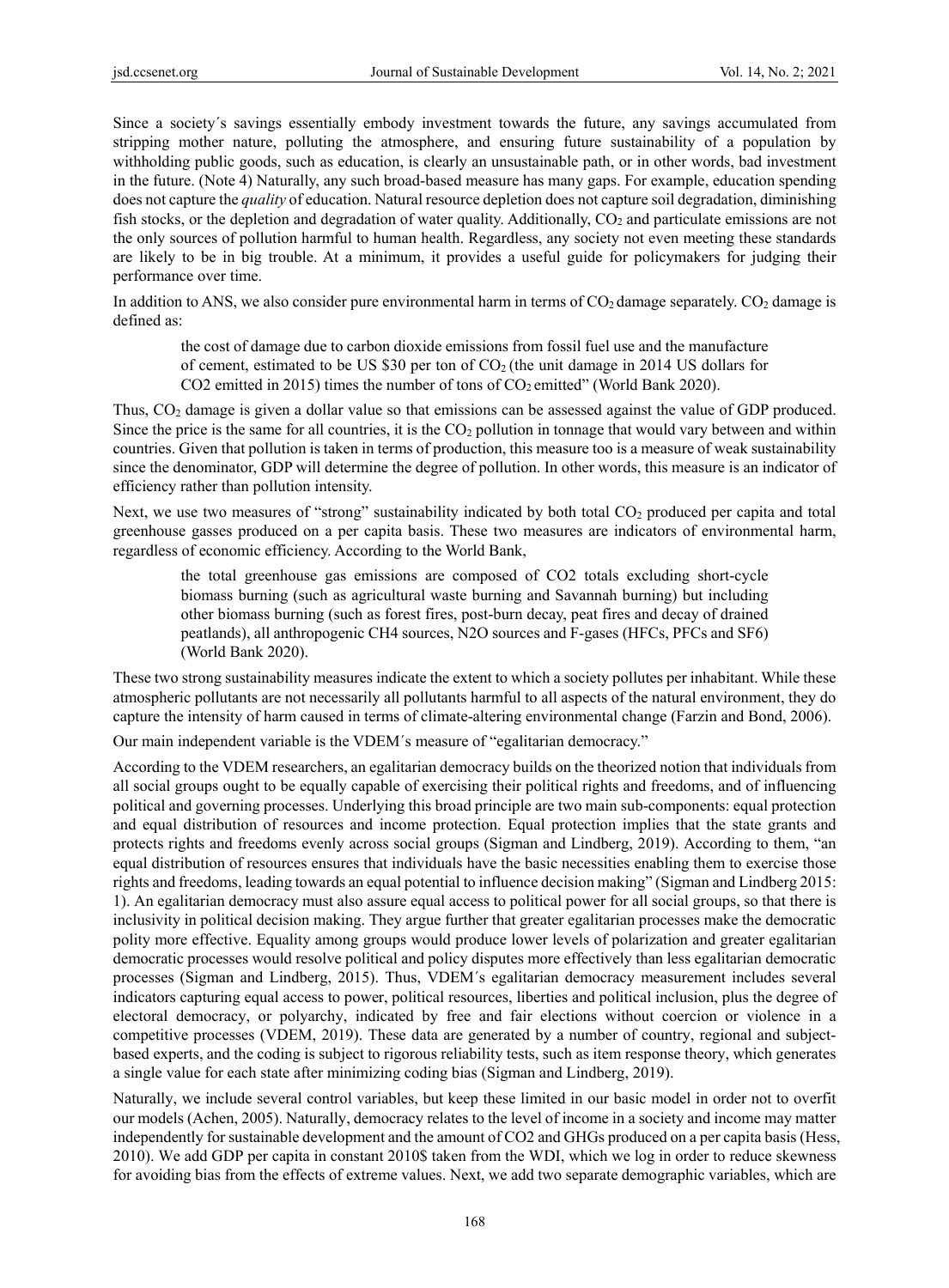the log of the share of the population urban and the log of population density because these factors relate directly to measures of sustainability and atmospheric pollution and relate to the nature of egalitarian democracy (Hess, 2010). (Note 5) To this basic model, we add several other variables gleaned from the literature (Hess, 2010; de Soysa et al., 2009). We begin with adding indicators of political stability measured as armed conflict where at least 25 battle-related deaths have occurred in a single year plus the years of peace since any such conflict might have ended, starting the count in 1946 or the year of independent statehood. (Note 6) In these robustness tests, we add, one by one, the level of political corruption taken from the VDEM dataset, age dependency ratio, natural resource rents per GDP, and international trade per GDP, all of which relate to some degree with x and the y variable. (Note 7)

Our dataset is a time-series, cross-sectional (TSCS) dataset covering roughly 170 countries from 1970 onwards annually (the ANS data are available from 1990 onwards). The dataset is unbalanced meaning that not all countries have the same years of coverage. The analysis of TSCS data present some complications for standard regression because of the complicated correlation patterns between and across cases within the panels. The first issue is bias from temporal dependence (autocorrelation), where the error term correlates across the panels over time. Autocorrelation can inflate standard errors leading to biased results. Secondly, there could be spatial dependence, where the units (countries) correlate with each other across space systematically. Given the spatial clustering nature of policies, whether from the point of view of the independent or the dependent variables, accounting for this spatial autocorrelation is important for estimating unbiased results. Driscoll and Kraay develop a method for estimating standard errors robust to spatial correlation using ordinary least squares (OLS) regression (Driscoll and Kraay, 1998; Hoechle, 2007). This method also allows one to estimate fixed effects, or examine the within-unit variance, and estimate an AR1 process for accounting for first-order serial correlation. (Note 8) We estimate all our x variables lagged by 1 year to avoid simultaneity. We include year-fixed effects to avoid any bias from simultaneously trending data. Summary statistics of each of the variables are in the appendix.

#### **4. Results**

Table 1 presents results of regressions of the effects of egalitarian democracy on two weak sustainability measures; namely, the net national savings as a share of GDP and  $CO<sub>2</sub>$  emissions as a share of GDP.

|                          | (1)        | (2)         |  |
|--------------------------|------------|-------------|--|
| Dependent variables      | ANS/GDP    | CO2/GDP     |  |
|                          |            |             |  |
| Egalitarian democracy    | $-9.269**$ | $0.308***$  |  |
|                          | (3.827)    | (0.0610)    |  |
| Income per capita (ln)   | 9.550***   | $-0.218***$ |  |
|                          | (1.765)    | (0.0235)    |  |
| Urban population% $(ln)$ | $-5.177$   | $0.770***$  |  |
|                          | (3.529)    | (0.0586)    |  |
| Population density (ln)  | 5.685      | $0.624***$  |  |
|                          | (3.790)    | (0.0668)    |  |
| Constant                 | $\theta$   | $-4.215***$ |  |
|                          | (0)        | (0.298)     |  |
| Observations             | 3,429      | 6,354       |  |
| Number of countries      | 153        | 168         |  |

Table 1. The effect of egalitarian democracy on weak sustainability

Driscoll-Kraay standard errors in parentheses

\*\*\* p<0.01, \*\* p<0.05, \* p<0.10

All x variables lagged 1 year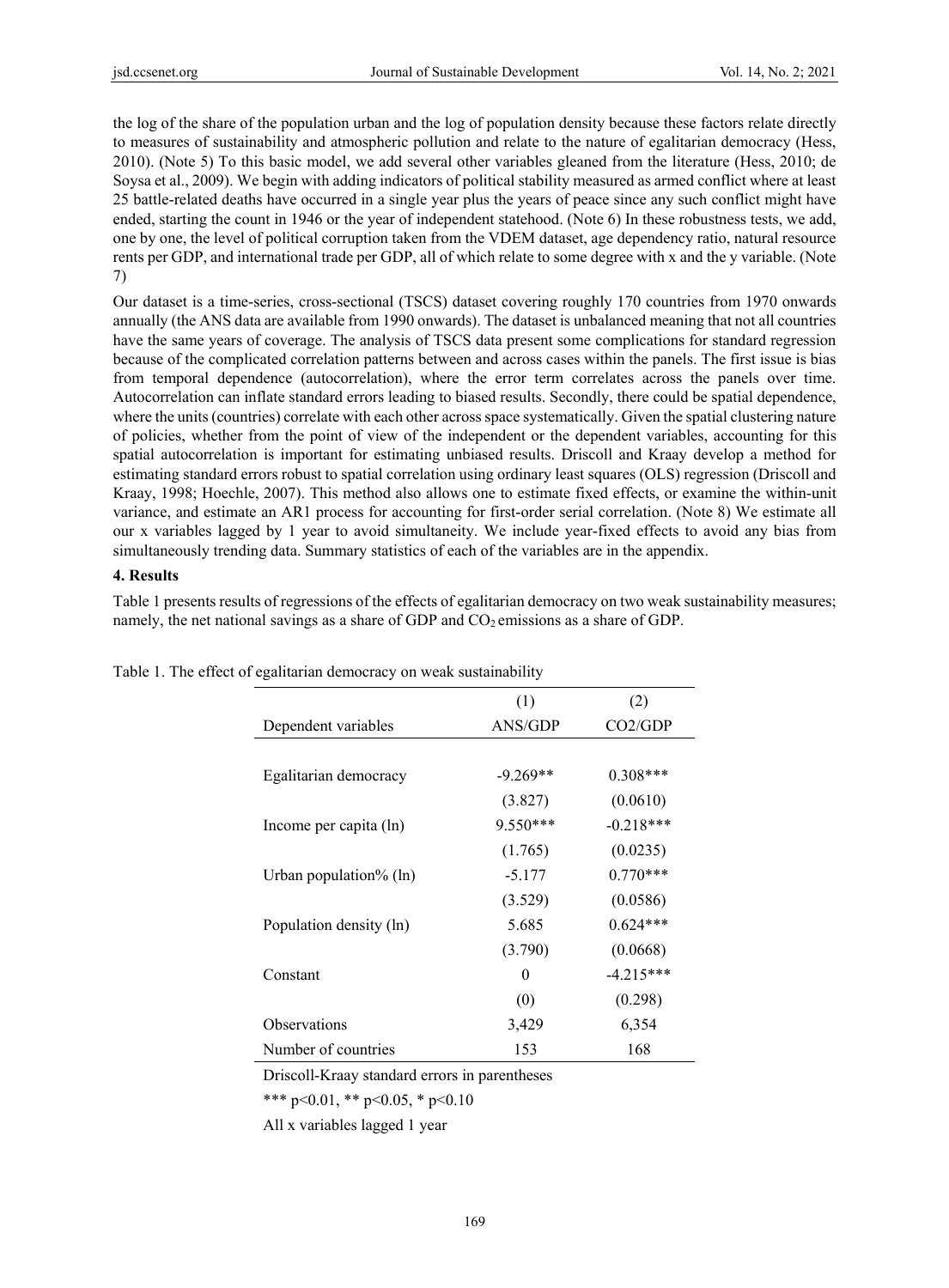As seen in column 1, when we estimate sustainability based on the adjusted net savings, egalitarian democracy is negative and statistically highly significant, independent of each of the controls in the model. Substantively, a standard deviation (within) increase in egalitarian democracy reduces adjusted net savings (ANS) by roughly 7% of the within standard deviation of ANS. Comparatively, increasing per capita income by a similar amount increases ANS by 28% of a standard deviation of ANS. While democracy´s negative effect is comparatively small substantively, the direct effect of democracy, especially egalitarian democracy, is negative, a result supporting previous studies that have used other measures of democracy, such as the POLITY index (de Soysa et al., 2009). In column 2, when we test our second weak sustainability measure, or  $CO<sub>2</sub>$  damage per GDP, egalitarian democracy is positive and statistically highly significant, meaning that higher egalitarian democracy increases  $CO<sub>2</sub>$ pollution per unit of production. Substantively, a standard deviation increase in EDEM increases atmospheric pollution per GDP by roughly 6% of a standard deviation of CO<sub>2</sub>/GDP. Comparatively, a similar increase in income per capita reduces  $CO<sub>2</sub>$  pollution intensity per GDP by roughly 15% of a standard deviation in pollution intensity. In summary, total savings, including human capital accumulation is greater when countries become wealthier, and wealth increases the environmental efficiency of wealth creation, but egalitarian democracy shows the opposite effect.

In Table 2, we test our two pure measures of strong sustainability, namely total greenhouse gas emissions per capita (GHGe/pc) and  $CO<sub>2</sub>$  emissions (metric tons) per capita ( $CO<sub>2</sub>$ emt/pc). Now the question of environmental degradation relative to wealth creation criteria does not enter the picture.

|                          | (1)         | (2)        |
|--------------------------|-------------|------------|
| Dependent variables      | CO2/pc      | GHG/pc     |
|                          |             |            |
| Egalitarian democracy    | $0.378***$  | $0.199***$ |
|                          | (0.0378)    | (0.0434)   |
| Income per capita (ln)   | $0.766***$  | $0.424***$ |
|                          | (0.0207)    | (0.0243)   |
| Urban population% $(ln)$ | $0.461***$  | $0.205***$ |
|                          | (0.0560)    | (0.0618)   |
| Population density (ln)  | $0.383***$  | 0.0789     |
|                          | (0.0291)    | (0.0656)   |
| Constant                 | $-8.939***$ | $\theta$   |
|                          | (0.285)     | (0)        |
| Observations             | 6,072       | 5,600      |
| Number of countries      | 169         | 166        |

Table 2. The effects of egalitarian democracy on strong sustainability

Driscoll-Kraay standard errors in parentheses

\*\*\* p<0.01, \*\* p<0.05, \* p<0.10

All x variables lagged 1 year

Year fixed effects estimated

In column 1, we test  $CO_2$  emissions per person. Again egalitarian democracy shows positive and statistically highly significant effect, which is replicated in column 2 when total greenhouse gases per capita is tested. Substantively, a within standard deviation increase in egalitarian democracy increases per capita  $CO<sub>2</sub>$  emissions by 9% of a within standard deviation of CO<sub>2</sub> emissions. Similarly, raising egalitarian democracy by a standard deviation within could raise GHGs per capita by roughly 6% of a within standard deviation of GHG emissions per capita. Notice that this time, income per capita *increases* both CO2 per capita and total GHGs per capita. While richer countries are more environmentally *efficient* at producing wealth, they create greater pollution per person into the atmosphere, presumably due to higher consumption. Substantively, increasing income per capita by a standard deviation increases total GHGe/pc by roughly 38% of a standard deviation in GHGe/pc, which is comparatively very large.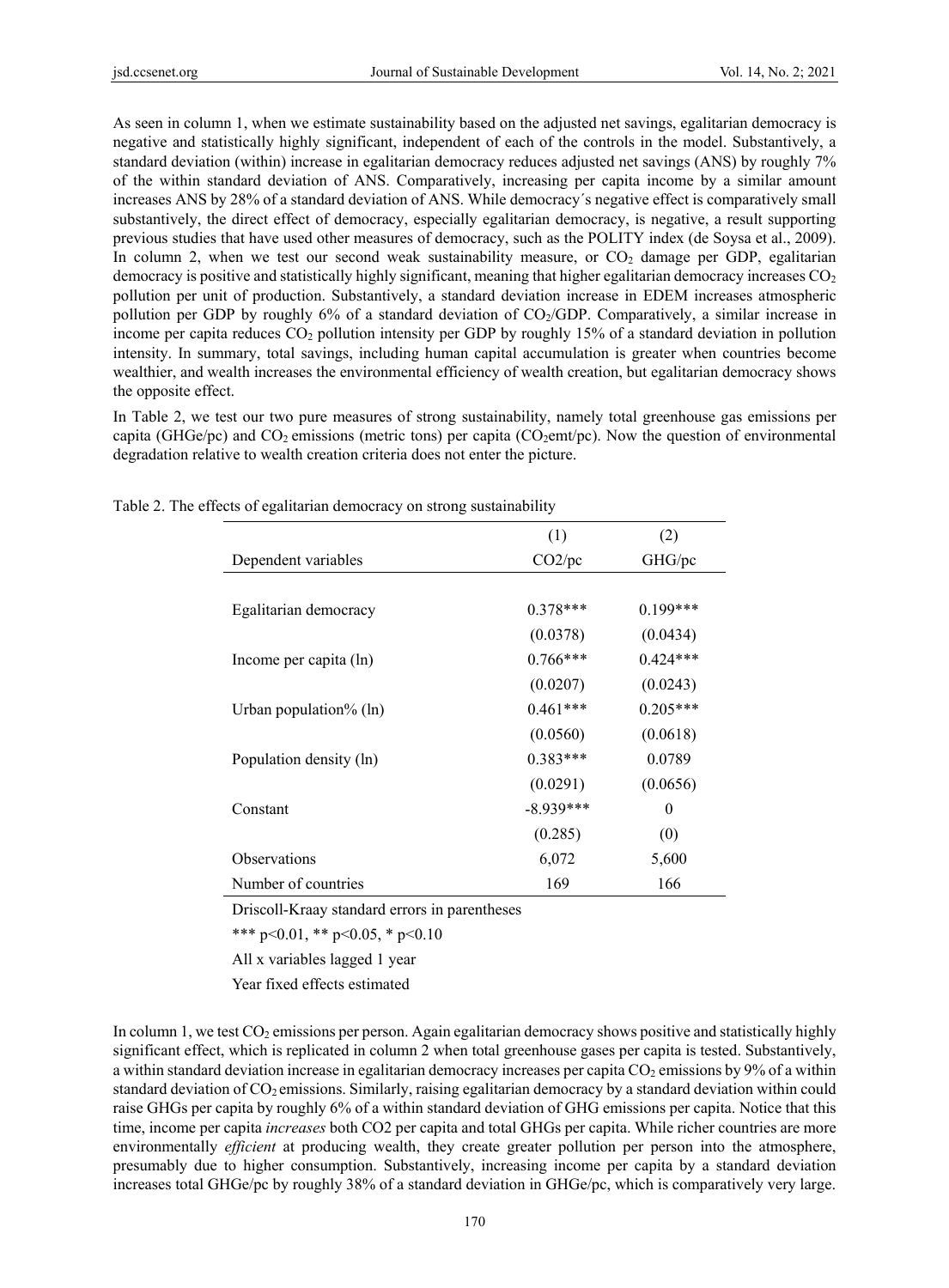Given the intense focus on the "Environmental Kuznets' Curve" (EKC), which suggests that increasing wealth increases pollution at first, but that it reduces at higher levels of income to form an inverted-U-shaped relationship with pollution. We tested this parabolic curve by squaring per capita income (not shown). We found that the effect is linear, where total GHGe/pc is highest at the highest levels of income, results consistent with others that do not find evidence for the EKC (Sirag et al., 2018). Thus, results on egalitarian democracy and income per capita on strong sustainability indicators measured as  $CO<sub>2</sub>$  and GHG emissions per capita suggest that egalitarian governance and income per capita independently produce more atmospheric. This result obtains despite the fact that the two outcome variables are correlated only at  $r = 0.62$ , which is moderate. Again, we find no evidence for an EKC. Wealthier countries pollute more on two counts—their wealth has a direct effect on emissions and their "politics" seem to spur greater pollution, not less, especially when assessed with strong sustainability measures.

Next, we test our basic model including conditional terms of egalitarian democracy and a dummy variable capturing the old, industrialized democracies, that have an advantage in terms of technology and cooperation on standards, while also having had the luxury historically of having developed strong egalitarian institutions. Thus, egalitarian democracy might work best among this group of nations compared with the rest. Results from interaction terms are unbiased in fixed effects regressions when at least one of the terms is time invariant (Collischon and Eberl, 2020). (Note 9) As seen in Table 3, columns 1 & 2,

|                                                | (1)        | (2)         |
|------------------------------------------------|------------|-------------|
| Dependent variable                             | ANS/GDP    | CO2/pc      |
|                                                |            |             |
| Egalitarian democracy                          | $-9.408**$ | $0.391***$  |
|                                                | (4.018)    | (0.0397)    |
| <b>Industrialized Countries</b>                | 16.85      | $0.359**$   |
|                                                | (26.17)    | (0.153)     |
| Egalitarian democrac x industialized Countries | 5.310      | $-0.0902$   |
|                                                | (9.009)    | (0.123)     |
| Income per capita (ln)                         | $9.553***$ | $0.766***$  |
|                                                | (1.815)    | (0.0211)    |
| Urban population $%$ (ln)                      | $-5.143$   | $0.459***$  |
|                                                | (3.625)    | (0.0579)    |
| Populations density (ln)                       | 5.720      | $0.379***$  |
|                                                | (3.914)    | (0.0313)    |
| Constant                                       | $-86.75**$ | $-10.32***$ |
|                                                | (39.45)    | (0.357)     |
| Observations                                   | 3,429      | 6,072       |
| R-squared                                      | 0.740      | 0.979       |
| Number of groups                               | 153        | 169         |

Table 3. The conditional effects of egalitarian democracy and industrialized countries on adjusted net savings and CO2 emissions per capita

Driscoll-Kraay standard errors in parentheses

\*\*\* p<0.01, \*\* p<0.05, \* p<0.10

All x variables lagged 1 year

Two-way fixed effects estimated

Egalitarian democracy x industrialized countries are statistically not significant. Notice that egalitarian democracies when industrialized countries are 0, shows statistically significant negative effects on sustainability and atmospheric pollution. The basic picture from the conditional effects, however, is that there is no special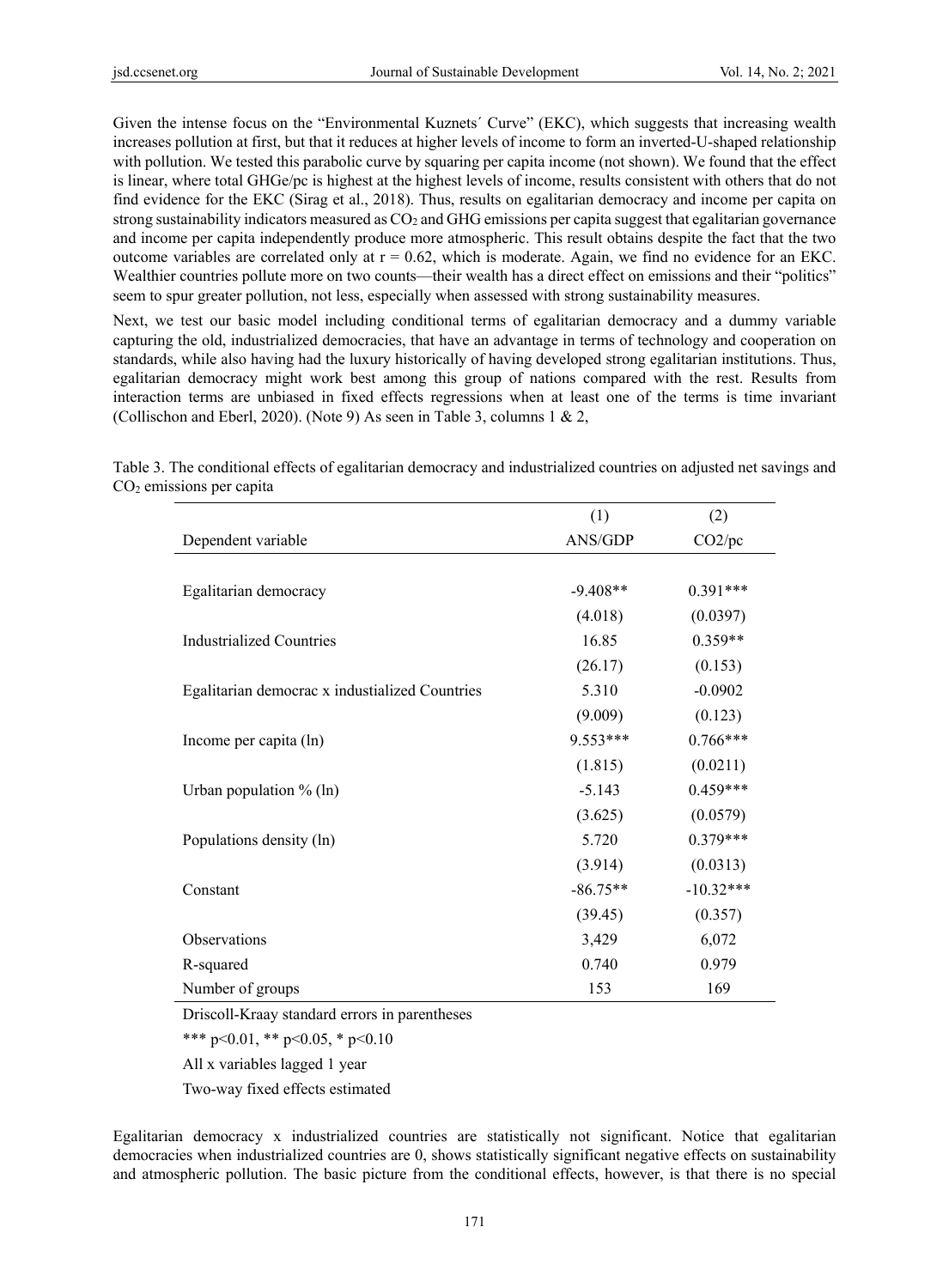environmental effect of egalitarian governments among the industrialized democracies argued to be occurring due to post-material values (Granato et al., 1996; Inglehart and Welzel, 2005).

Next, we vary our basic model by adding several other variables that are potential confounders, such as natural resource wealth, trade dependence, the age-dependency ratio and political instability. First, however, we drop the old, industrialized democracies from the sample. Running the results in Table 1 with only "developing countries" reproduces results almost identically, except that now total greenhouse gas emissions is not statistically significant. The basic pattern of income per capita, or the level of development, increasing weak sustainability but harming strong sustainability is retained. Next, we enter the conflict variables, ongoing civil war and the years of peace. The basic results on egalitarian democracy hold. These results hold when entering the measure of trade openness, which is positive for ANS but increases emissions. They also hold when entering the natural resource wealth variable, which is only weakly related to the dependent variables, but the sign is in the expected direction. Neither entering age-dependency nor political corruption made little difference to the basic results on egalitarian democracy as displayed in Table 1 & 2. These results, thus, are robust to estimating procedure, sample sizes, varying models, and varying conceptualization and measurement of sustainability.

Finally, we address the question of equity on sustainability by parsing out the effects of democracy from inequality. Since egalitarian democracy captures both political inclusivity and other egalitarian dimensions in terms of equal access to public goods and political resources, we now strip away the political inclusion and test both income inequality measured by the GINI and equality of access to human capital resources on our measures of sustainability. (Note 10) We hold constant democracy in the model using the VDEM´s polyarchy measure, which is focused only on free and fair elections and is a minimum definition of democracy. We test the effects of the GINI and VDEM´s measure of equality of access to health on our two weak sustainability outcomes (ANS &  $CO<sub>2</sub>/GDP$ ). As seen in Table 4, column 1 and 2,

|                            | (1)        | (2)          |
|----------------------------|------------|--------------|
| Dependent variable         | ANS/GDP    | CO2/pc       |
|                            |            |              |
| <b>GINI</b>                | $-0.0450$  | $-0.0145***$ |
|                            | (0.120)    | (0.00265)    |
| Electoral democracy        | $-7.411**$ | $0.107***$   |
|                            | (3.171)    | (0.0225)     |
| Income per capita (ln)     | 9.339***   | $0.756***$   |
|                            | (1.936)    | (0.0260)     |
| Urban population $\%$ (ln) | $-7.194*$  | $0.593***$   |
|                            | (3.891)    | (0.0559)     |
| Population density (ln)    | 0.453      | $0.362***$   |
|                            | (1.762)    | (0.0547)     |
| Constant                   | $-39.74**$ | $-8.581***$  |
|                            | (15.51)    | (0.356)      |
| <b>Observations</b>        | 2,949      | 4,209        |
| Number of countries        | 151        | 166          |

Table 4. The effect of income inequality (GINI) on sustainability  $\&$  CO<sub>2</sub> emissions

Driscoll-Kraay standard errors in parentheses

\*\*\* p<0.01, \*\* p<0.05, \* p<0.10

All x variables lagged 1 year

The GINI has no statistically significant effect on ANS, but it lowers CO2 emissions per GDP in column 2. These results support others that have used different data to argue that inequality reduces environmental harm (Scruggs,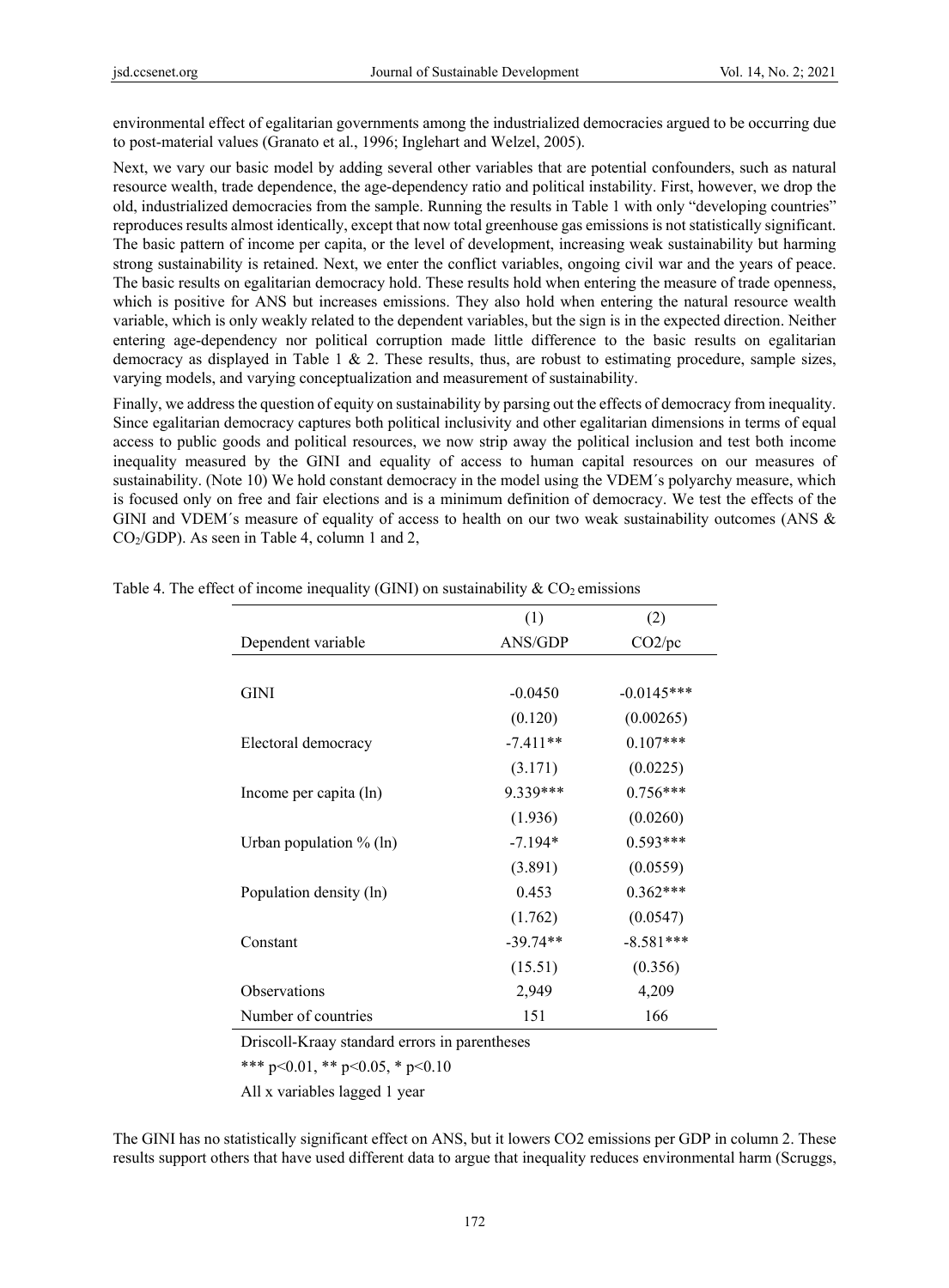1998). Substantively, a standard deviation (within) increase in the GINI reduces  $CO<sub>2</sub>$  per GDP produced by 10% of a standard deviation (within) of  $CO<sub>2</sub>$  per GDP. In Table 5, when we estimate equality of access to health,

|                             | (1)       | (2)         |
|-----------------------------|-----------|-------------|
| Dependent variable          | ANS/GDP   | CO2/pc      |
|                             |           |             |
| Equality of health (access) | 0.437     | $0.0628***$ |
|                             | (0.455)   | (0.00797)   |
| Electoral democracy         | $-5.686*$ | $0.215***$  |
|                             | (3.309)   | (0.0268)    |
| Income per capita (ln)      | 9.331***  | $0.757***$  |
|                             | (1.836)   | (0.0207)    |
| Urban population $\%$ (ln)  | $-4.862$  | $0.466***$  |
|                             | (3.535)   | (0.0578)    |
| Population density (ln)     | 5.718     | $0.358***$  |
|                             | (3.781)   | (0.0286)    |
| Constant                    | 0         | $-8.775***$ |
|                             | (0)       | (0.275)     |
| <b>Observations</b>         | 3,429     | 6,072       |
| Number of countries         | 153       | 169         |

| Table 5. Effects of health equality on sustainability and $CO2$ pollution |  |  |  |  |  |  |  |
|---------------------------------------------------------------------------|--|--|--|--|--|--|--|
|---------------------------------------------------------------------------|--|--|--|--|--|--|--|

Driscoll-Kraay standard errors in parentheses

\*\*\* p<0.01, \*\* p<0.05, \* p<0.10

All x variables lagged 1 year

Two-way fixed effects

The results remain pretty much the same. Greater equality increases environmental harm, at least in terms of per capita  $CO<sub>2</sub>$  emissions. Notice from both tables that democracy seems to hurt both weak and strong sustainability, consistently and robustly. Taking all of the results discussed above, there is overwhelming evidence against accepting the hypothesis that greater egalitarian democracy and process of equity captured in the GINI and as access to public goods increase demands for more environmentally-friendly outcomes. It seems that achieving weak and strong sustainability may require more targeted policies rather than simple prescriptions about getting the "politics of redistribution" right. While reducing societal disparities between rich and poor and other social groupings is intrinsically good and moral, there does not seem to be any cause to hope that the environment too will benefit. Indeed, the evidence suggests rather that processes driving equality might also be encouraging some environmental destruction, both directly and indirectly through consumption.

#### **5. Conclusion**

Addressing global poverty and inequality and achieving sustainable development in terms of transiting to a low carbon future are urgent policy challenges (Stern, 2015). Many, especially critics of neoliberal globalization, suggest that discontent with regular politics addressing the vexing issue of reducing greenhouse gas emissions and getting to the 2°C target by century´s end arises from deep suspicions of elite-led politics (Stiglitz, 2019a; Rodrik, 2011). Greater egalitarian processes around politics and economy, they argue, also build the legitimacy and support for the hard choices required for dealing with climate change and other environmental crises (Wilkinson and Pickett, 2009). Others are more skeptical about the prospects of the ability of people, whatever the legitimacy with which political institutions are viewed, for making informed decisions about policy, especially on complex subjects such as environmental issues (Achen and Bartels, 2017). We address the issue using novel data on egalitarian democracy. Our findings simply do not support the argument that greater inclusivity increases the prospects of reducing climate-affecting pollution. In fact, the opposite seems to be true, both in terms of reducing weak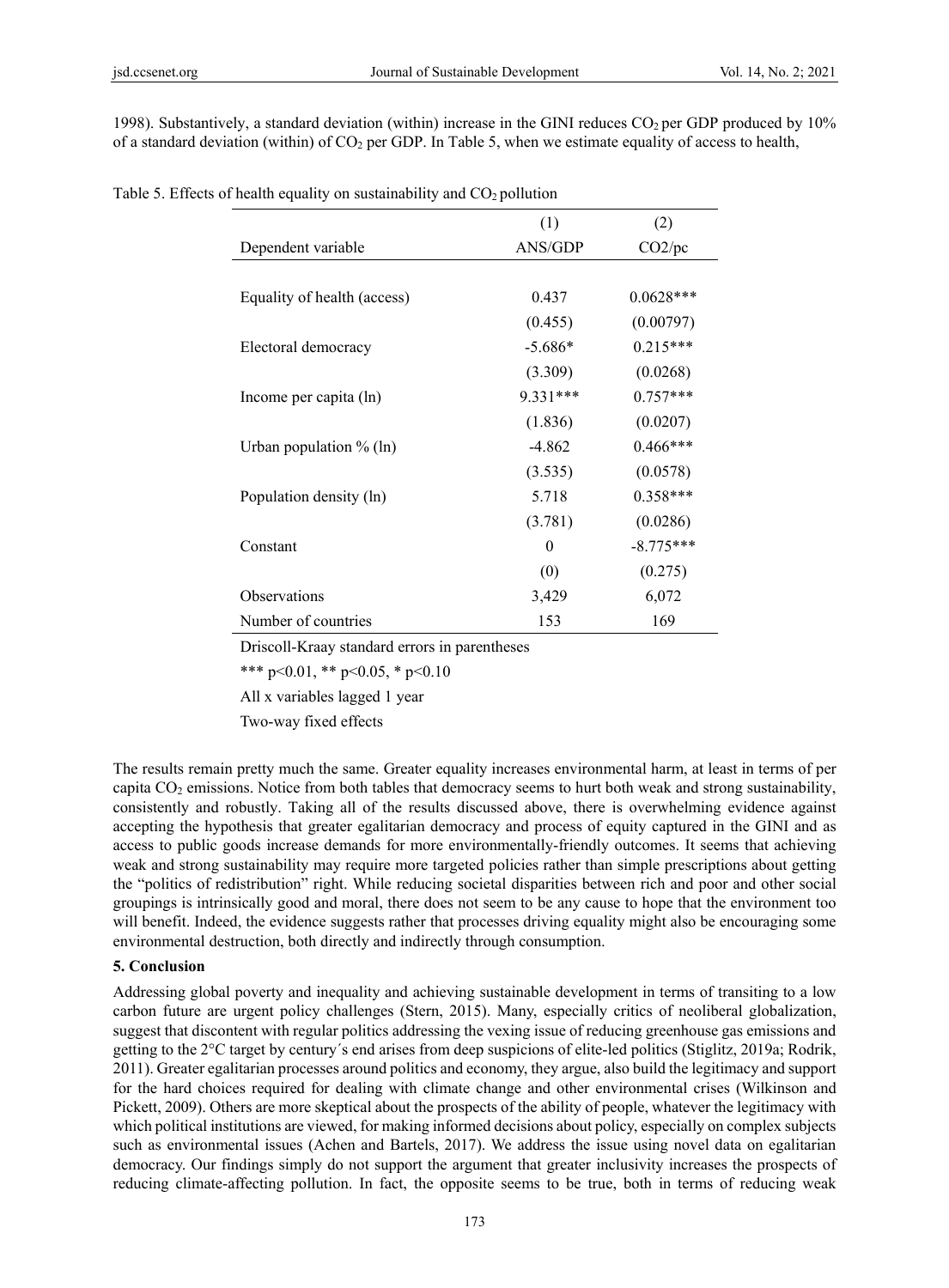sustainability and damaging the climate, results reported also by several others that have addressed the effects of democracy and of egalitarian processes on environmental outcomes. Equality, democracy, and higher incomes are societal "goods" in and of themselves, but the results obtained here suggest that they reduce the chances of producing wealth more environmentally efficiently and encourages higher pollution. The French revolutionary slogan of "liberté, égalité, fraternité does not unfortunately seem also to promote better environmental outcomes, but then again, such slogans were invented to spur production and consumption and man´s domination over nature in the name of progress and material salvation. Future research might probe how economic freedoms, rather than political ones, generate conditions conducive to favorable environmental outcomes, or the power of free markets over planning where market choices may trump democratic ones for driving environmental change.

#### **Acknowledgement**

We would like to thank the editor and an anonymous reviewer for comments and suggestions. The insightful feedback from Giovanni Millo and John Oneal are gratefully acknowledged. All shortcomings must be blamed only on us.

#### **References**

- Acemoglu, D., & Robinson, J. (2012). *Why Nations Fail: The Origins of Power, Prosperity and Poverty.* New York: Crown Publishers. https://doi.org/10.1355/ae29-2j
- Achen, C., Bartels, L. M. (2017). *Democracy for Realists: Why Elections Do Not Produce Responsive Government.*  Princeton, NJ: Princeton University Press. https://doi.org/10.2307/j.ctvc7770q
- Achen, C. H. (2005). Let´s Put the Garbage-Can Regressions and Garbage-Can Probits Where They Belong. *Conflict Management and Peace Science, 22*, 327-339. https://doi.org/10.1080/07388940500339167
- Atkinson, G., Dietz, S., & Neumayer, E. (2007). Introduction. In Atkinson G., Dietz S., & Neumayer E. (Eds.), *Handbook of Sustainable Development* (pp. 1-23). Cheltenham: Edward Elgar. https://doi.org/10.4337/9781847205223
- Atkinson, G. et al. (1999). *Measuring Sustainable Development: Macroeconomics and the Environment.*  Cheltanham: Edward Elgar.
- Bell, K. (2014). *Achieving Environmental Justice: A Cross-national Analysis.* Bristol: Bristol University Press. https://doi.org/10.2307/j.ctt9qgzvd
- Bernauer, T., & Kouby, V. (2009). Effects of Political Institutions on Air Quality. *Ecological Economics, 68*(5), 1355–1365. https://doi.org/10.1016/j.ecolecon.2008.09.003
- Caplan, B. (2008). *The Myth of the Rational Voter: How Democracies Choose Bad Policies.* Princeton, NJ: Princeton University Press. https://doi.org/10.1515/9781400828821
- Christoff, P., & Eckersley, R. (2011). Comparing State Responses. In Dryzek J. S., Norgaard R. B., & Schlosberg D. (Eds.), *Oxford Handbook of Climate Change and Society* (pp. 431-448). Oxford: Oxford University Press.
- Clement, M., & Meunie, A. (2010). Is Inequality Harmful for the Environment? An Empirical Analysis Applied to Developing and Transition Countries. *Review of Social Economy, 68*(4), 413-445. https://doi.org/10.1080/00346760903480590
- Collier, P. (2010). The Political Economy of Natural Resources. *Social Research, 77*(4), 1105-1132.
- Collier, P. (2018). *The Future of Capitalism: Facing the New Anxieties.* New York: HarperCollins.
- Collischon, M., & Eberl, A. (2020). Let´s talk About Fixed Effects: Let´s Talk About All the Good Things and the Bad Things. *KZfSS Kölner Zeitschrift für Soziologie und Sozialpsychologie, 72*, 289-299. https://doi.org/10.1007/s11577-020-00699-8
- Conca, K., & Dabelko, J. D. (1998). *Green Planet Blues: Environmental Politics from Stockholm to Kyoto* (2nd ed.). Boulder, CO: Westview.
- Congleton, R. D. (2002). Political Institutions and Pollution Control. *Review of Economics and Statistics, 74*(3), 412–421. https://doi.org/10.2307/2109485
- de Soysa, I., Bailey, J., & Neumayer, E. (2009). Free to Squander? Democracy and Economic Sustainability, 1980– 2001. In Matthew R. A. et al. (Eds.), *Global Environmental Change and Human Security*. Cambridge, MA: MIT Press.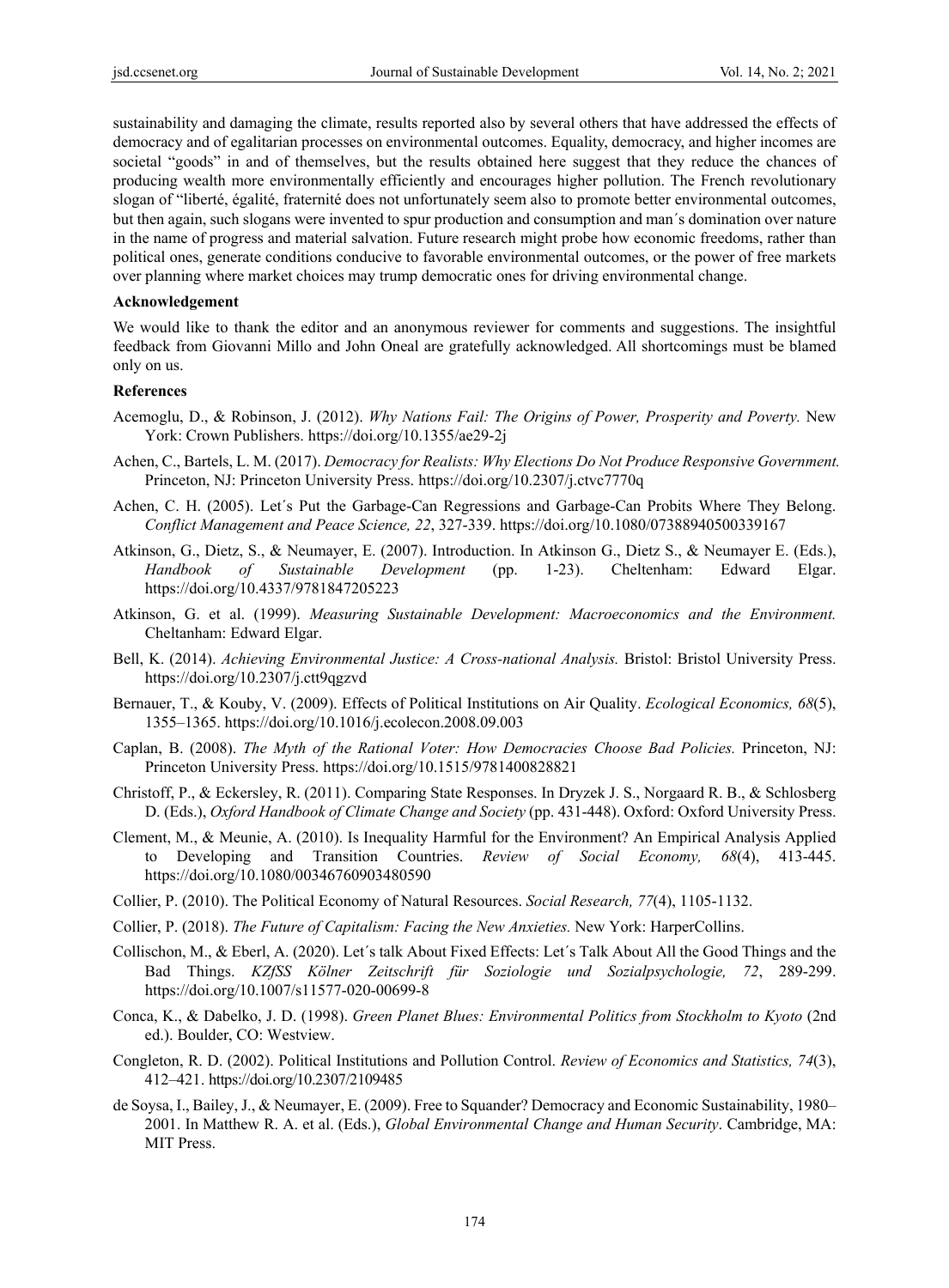- de Soysa, I., & Neumayer, E. (2005). False Prophet, or Genuine Savior? Assessing the Effects of Economic Openness on Sustainable Development, 1980–1999. *International Organization, 59*(3), 731–772. https://doi.org/10.1017/S0020818305050253
- Deaton, A., & Case, A. (2020). Rebottling the Gini: Why this Headline Measure of Inequality Misses Everything that Matters. *Prospect*. Retrieved March 5, 2020, from https://www.prospectmagazine.co.uk/economics-andfinance/rebottling-the-gini-why-this-headline-measure-of-inequality-misses-everything-that-matters
- Dietz, S., Neumayer, E., & de Soysa, I. (2007). Corruption, the Resource Curse and Genuine Savings. *Environment and Development Economics, 12*(1), 33–53. https://doi.org/10.1017/S1355770X06003378
- Dollar, D., & Collier, P. (2001). *Globalization, Growth and Poverty: Building an Inclusive World Economy.*  Oxford: Oxford University Press.
- Driscoll, J. C., & Kraay, A. C. (1998). Consistent Covariance Matrix Estimation with Spatially Dependent Panel Data. *Review of Economics and Statistics, 80*(4), 549-560. https://doi.org/10.1162/003465398557825
- Drukker, D. M. (2003). Testing for Serial Correlation in Linear Panel-data Models. *The Stata Journal, 3*(2), 168- 177. https://doi.org/10.1177/1536867X0300300206
- Dryzek, J. S. (1997). *Environmental Discourses: The Politics of the Earth.* Oxford: Oxford University Press.
- Dryzek, J. S., Norgaard, R. B., & Schlosberg, D. (2011). Climate Change and Society: Approaches and Responses. In Dryzek J. S., Norgaard R. B., & Schlosberg D. (Eds.), *Oxford Handbook of Climate Change and Society*  (pp. 3-17). Oxford: Oxford University Press. https://doi.org/10.1093/oxfordhb/9780199566600.003.0001
- Farzin, H. Y., & Bond, C. A. (2006). Democracy and Environmental Quality. *Journal of Development Economics, 81*, 213-235. https://doi.org/10.1016/j.jdeveco.2005.04.003
- Galbraith, J. K. (2019). The Next Great Transformation. *Project Syndicate (November 08 issue).* Retrieved from https://www.project-syndicate.org/onpoint/the-next-great-transformation-by-james-k-galbraith-2019- 11?barrier=accesspaylog
- Granato, J., Inglehart, R., & Leblang, D. (1996). The Effects of Cultural Values on Economic Development: Theory, Hypotheses, and Some Empirical Tests. *American Journal of Political Science, 40*(3), 607–631. https://doi.org/10.2307/2111786
- Griggs, D., et al. (2013). Sustainable Development Goals for People and Planet. *Nature, 495*(March), 305-307. https://doi.org/10.1038/495305a
- Hamilton, K. (2000). *Genuine Savings as a Sustainability Indicator*. Retrieved from http://www.uea.ac.uk/env/cserge/pub/wp/gec/gec\_1997\_03.pdf
- Hamilton, K., & Ruta, G. (2009). Wealth Accounting, Exhaustible Resources and Social Welfare. *Environmental and Resource Economics, 42*(1), 53-64. https://doi.org/10.1007/s10640-008-9235-7
- Hardin, G. (1993). *Living Within Limits: Ecology, Economics and Population Taboos.* New York: Oxford University Press.
- Harvey, F. (2019). Richer Nations Accused of Stalling Progress on Climate Crisis. *The Guardian*, Saturday, 14 December.
- Hess, P. (2010). Determinants of the Adjusted Net Saving Rate in Developing Economies. *International Review of Applied Economics, 24*(5), 591-608. https://doi.org/10.1080/02692170903426070
- Hoechle, D. (2007). Robust Standard Errors for Panel Regressions with Cross-Sectional Dependence. *The Stata Journal, 7*, 281-312. https://doi.org/10.1177%2F1536867X0700700301
- Inglehart, R., & Norris, P. (2016). Trump, Brexit, and the Rise of Populism: Economic Have-Nots and Cultural Backlash. *HKS working paper no. 16-026* Retrieved from https://papers.ssrn.com/sol3/papers.cfm?abstract\_id=2818659
- Inglehart, R., & Welzel, C. (2005). *Modernization, Cultural Change, and Democracy: The Human Development Sequence.* Cambridge: Cambridge University Press.
- Jamieson, D. (2011). The Nature of the Problem. In Dryzek J. S., Norgaard R. B., & Schlosberg D. (Eds.), *Oxford Handbook of Climate Change and Society* (pp. 38-54). Oxford: Oxford University Press.
- Jordan, A., Wurzel, R. K. W., & Zito, A. R. (2003). 'New' Instruments of Environmental Governance? National Experiences and Prospects. London: Frank Cass. https://doi.org/10.4324/9780203010396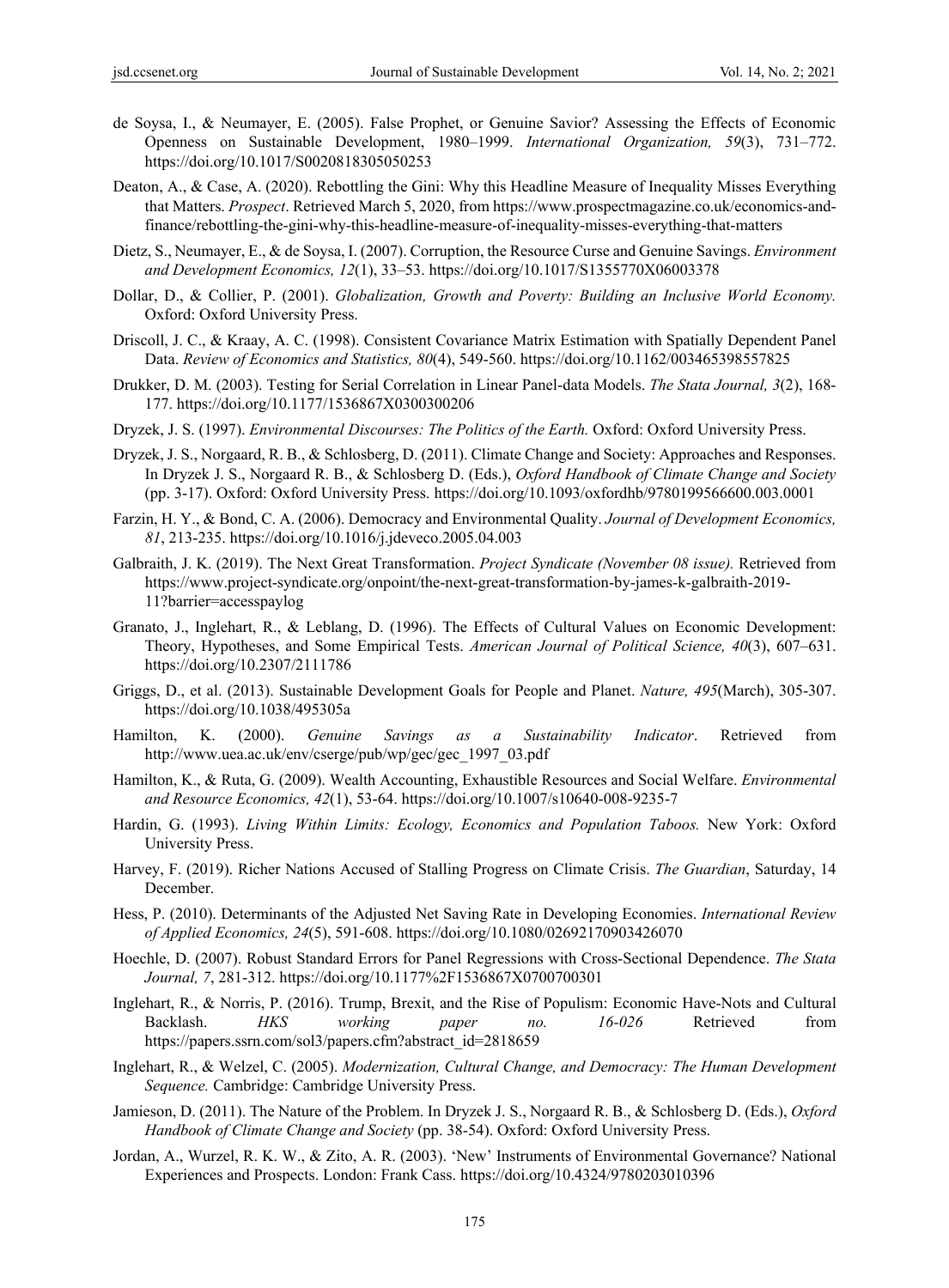- Lafferty, W. M., & Meadowcroft, J. (1996). *Democracy and the Environment: Problems and Prospects.* Cheltenham: Edward Elgar.
- Li, Q., & Reuveny, R. (2006). Democracy and Environmental Degradation. *International Studies Quarterly, 50*, 935–956. https://doi.org/10.1111/j.1468-2478.2006.00432.x
- Midlarsky, M. I. (2001). Democracy and the Environment. In Diehl P. F., & Gleditsch N. P. (Eds.), *Environmental Conflict* (pp. 155–178). Boulder, CO: Westview.
- Milanovic, B. (2016). *Global Inequality: A New Approach for the Age of Globalization.* Cambridge, MA: Belknap. https://doi.org/10.4159/9780674969797
- Niemeyer, S. (2013). Democracy and Climate Change: What Can Deliberative Democracy Contribute? *Australian Journal of Politics and History, 59*(3), 429-448. https://doi.org/10.1111/ajph.12025
- North, D. C., Wallis, J. J., & Weingast, B. R. (2013). *Violence and Social Orders: A Conceptual Framework for Interpreting Recorded Human History.* Cambridge: Cambridge University Press.
- OECD OfECaD. (2015). *In it Together: Why Less Inequality Benefits All.* Paris: Organization for Economic Cooperation and Development (OECD).
- Ostrom, E. (2005). *Understanding Institutional Diversity.* Princeton, NJ: Princeton University Press.
- Pearce, D., & Atkinson, G. (1993). Capital Theory and the Measure of Sustainable Development: An Indicator of Weak Sustainability. *Ecological Economics, 3*(103–108). https://doi.org/10.1016/0921-8009(93)90039-9
- Peluso, N. L. (2003). Coercing Conservation. In Conca K., & Dabelko G. D. (Eds.), *Green Planet Blues: Environmental Politics from Stockholm to Johannesburg* (pp. 346-357). Boulder, CO: Westview.
- Pettersson, T., & Eck, K. (2018). Organized Violence, 1989-2017. *Journal of Peace Research, 55*(4), 535-547. https://doi.org/10.1177%2F0022343318784101
- Qasim, M., & Grimes, A. (2018). Sustainable Economic Policy and Well-being: The Relationship Between Adjusted Net Savings and Subjective Well-Being. Reportno. Report Number|, Date. Place Published|: Institution|. https://doi.org/10.2139/ssrn.3187101
- Rodrik, D. (2011). *The Globalization Paradox: Why Global Markets, States, and Democracy Can't Coexist.*  Oxford: Oxford University Press.
- Schreurs, M. (2011). Climate Change Politics in an Authrotarian State: The Ambivalent Case of China. In Dryzek J. S., Norgaard R. B., & Schlosberg D. (Eds.), *Oxford Handbook of Climate Change and Society* (pp. 449- 463). Oxford: Oxford University Press.
- Schumpeter, J. A. (1943). *Capitalism, Socialism and Democracy.* London: Allen and Unwin.
- Scruggs, L. (1998). Political and Economic Inequality and the Environment. *Ecological Economics, 26*(3), 259- 275. https://doi.org/10.1016/S0921-8009(97)00118-3
- Sigman, R., & Lindberg, S. (2015). The Index of Egalitarian Democracy and Its Components: V-Dem's Conceptualization and Measurement. Reportno. Report Number|, Date. Place Published|: Institution|. https://doi.org/10.2139/ssrn.2727612
- Sigman, R., & Lindberg, S. (2019). Democracy for All: Conceptualizing and Measuring Egalitarian Democracy. *Political Science Research and Methods, 7*(3), 595-612. https://doi.org/10.1017/psrm.2018.6
- Sirag, A., et al. (2018). Does Environmental Kuznets Curve Hypothesis Exist? Evidence from Dynamic Panel Threshold. *Journal of Environmental Economics and Policy, 7*(2), 145-165. https://doi.org/10.1080/21606544.2017.1382395
- Solt, F. (2019). Measuring Income Inequality Across Countries and Over Time: The Standardized World Income Inequality Database. Reportno. Report Number|, Date. Place Published|: Institution|. https://doi.org/10.31235/osf.io/mwnje
- Steffen, W. (2011). A Truly complex and Diabolical Policy Problem. In Dryzek J. S., Norgaard R. B., & Schlosberg D. (Eds.), *Oxford Handbook of Climate Change and Society* (pp. 21-37). Oxford: Oxford University Press. https://doi.org/10.1093/oxfordhb/9780199566600.003.0002
- Stern, N. (2015). *Why Are We Waiting? The Logic, Urgency, and Promise of Tackling Climate Change.* London: The MIT Press.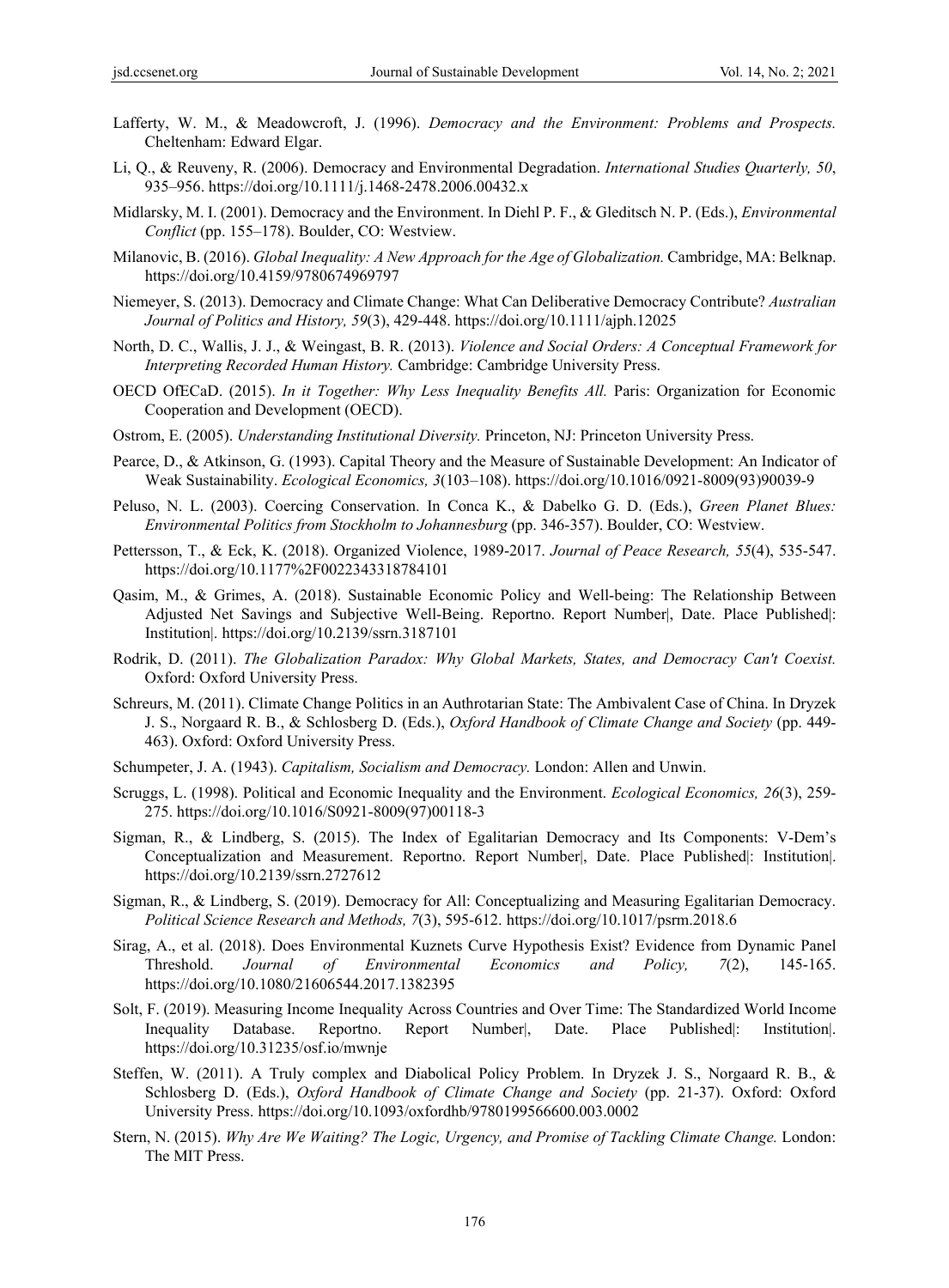- Stewart, F., Brown, G., & Mancini, L. (2005). Why Horizontal Inequalities Matter: Some Implications for Measurement. Reportno. Report Number|, Date. Place Published|: Institution|.
- Stiglitz, J. E. (2019a). *People, Power, and Profits: Progressive Capitalism for an Age of Discontent.* New York: W.W. Norton & Co.
- Stiglitz, J. E. (2019b). The End of Neoliberalism and the Rebirth of History. *Project Syndicate (November 04 issue).* Retrieved from https://www.project-syndicate.org/commentary/end-of-neoliberalism-unfetteredmarkets-fail-by-joseph-e-stiglitz-2019-11?barrier=accesspaylog
- UNEP. (2019). Emissions Gap Report: Executive Summary. Reportno. Report Number|, Date. Place Published|: Institution|.
- VDEM voDP. (2019). Varieties of Democracy, Codebook. Reportno. Report Number|, Date. Place Published|: Institution|.
- Ward, H. (2008). Liberal democracy and sustainability. *Environmental Politics, 17*(3), 386–489. https://doi.org/10.1080/09644010802055626
- WCED WCoEaD. (1987). *Our Common Future.* Oxford: Oxford University Press.
- Wenar, L. (2016). *Blood Oil: Tyrants, Violence, and the Rules that Run the World.* Oxford: Oxford University Press.
- Wilkinson, R., & Pickett, K. (2009). *The Spirit Level: Why More Equal Societies Almost Always Do Better.* London: Allen Lane.
- Worland, J. (2019). Donald Trump Called Climate Change a Hoax. Now He's Awkwardly Boasting About Fighting It. *Time*. Retrieved from https://time.com/5622374/donald-trump-climate-change-hoax-event/
- World Bank. (2020). *The World Development Indicators online database.* Retrieved from https://databank.worldbank.org/reports.aspx?source=world-development-indicators&preview=on#
- Wurster, S. (2013). Comparing Ecological Sustainability in Autocracies and Democracies. *Contemporary Politics, 19*(1), 76-93. https://doi.org/10.1080/13569775.2013.773204

#### **Notes**

Note 1. Stiglitz and others who argue that populists are created by mass discontent fail to explain how people raging against inequality and environmental harm vote for a billionaire offering tax cuts for the rich, promising to roll back environmental regulation.

Note 2. The construction of this measure is described in detail below.

Note 3. See https://databank.worldbank.org/reports.aspx?source=world-development-indicators&preview=on# (last accessed March 06, 2020).

Note 4. For a detailed, economic theory based rationale for the accounting methods, see Hamilton K and Ruta G (2009) Wealth Accounting, Exhaustible Resources and Social Welfare. *Environmental and Resource Economics* 42(1): 53-64.

Note 5. Both variables are taken from the WDI.

Note 6. These data are taken from the Uppsala Conflict Data Project (UCDP). See Pettersson T and Eck K (2018) Organized Violence, 1989-2017. *Journal of Peace Research* 55(4): 535-547.

Note 7. The age-dependency ratio, trade/ GDP, and natural resource rents / GDP are taken from the WDI.

Note 8. We estimate the Wooldridge test on our data and could not reject the null hypothesis of no first order serial correlation Drukker DM (2003) Testing for Serial Correlation in Linear Panel-data Models. *The Stata Journal* 3(2): 168-177.

Note 9. The old industrial democracies are Western European countries, North America, Oceania, and Japan.

Note 10. We use the standardized income inequality data (SWIID) that use the Luxembourg household income studies to standardize GINIs based on national accounts and other sources. For a detailed description, see Solt F (2019) Measuring Income Inequality Across Countries and Over Time: The Standardized World Income Inequality Database. Reportno. Report Number|, Date. Place Published|: Institution|.